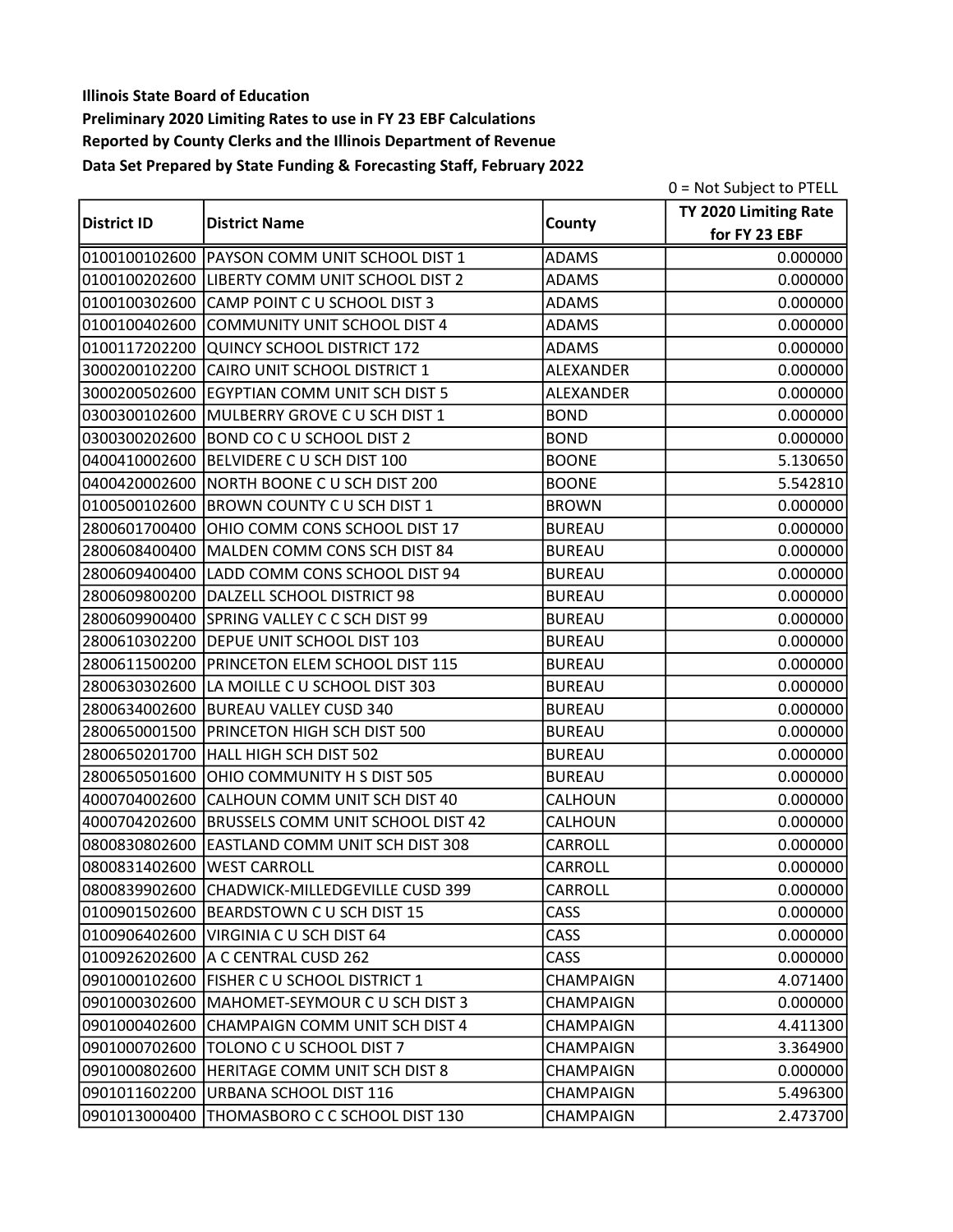|                    |                                                 |                  | 0 = Not Subject to PTELL |
|--------------------|-------------------------------------------------|------------------|--------------------------|
|                    |                                                 |                  | TY 2020 Limiting Rate    |
| <b>District ID</b> | <b>District Name</b>                            | County           | for FY 23 EBF            |
|                    | 0901013700200 RANTOUL CITY SCHOOL DIST 137      | CHAMPAIGN        | 4.219700                 |
|                    | 0901014200400 LUDLOW C C SCHOOL DIST 142        | CHAMPAIGN        | 3.077600                 |
|                    | 0901016900400 ST JOSEPH C C SCHOOL DIST 169     | CHAMPAIGN        | 2.330000                 |
|                    | 0901018800400 GIFFORD C C SCHOOL DIST 188       | CHAMPAIGN        | 2.498300                 |
| 0901019301700      | <b>RANTOUL TOWNSHIP H S DIST 193</b>            | <b>CHAMPAIGN</b> | 2.450300                 |
|                    | 0901019700400 PRAIRIEVIEW-OGDEN CCSD 197        | CHAMPAIGN        | 0.000000                 |
|                    | 0901030501600 ST JOSEPH OGDEN C H S DIST 305    | <b>CHAMPAIGN</b> | 0.000000                 |
|                    | 0301100102600 MORRISONVILLE C U SCH DIST 1      | <b>CHRISTIAN</b> | 0.000000                 |
| 0301100302600      | <b>TAYLORVILLE C U SCH DIST 3</b>               | <b>CHRISTIAN</b> | 3.850040                 |
| 0301100402600      | <b>EDINBURG C U SCH DIST 4</b>                  | <b>CHRISTIAN</b> | 3.719740                 |
|                    | 0301100802600 PANA COMM UNIT SCHOOL DIST 8      | <b>CHRISTIAN</b> | 0.000000                 |
|                    | 0301101402400 SOUTH FORK SCHOOL DISTRICT 14     | <b>CHRISTIAN</b> | 4.171490                 |
|                    | 11012002C2600   MARSHALL C U SCHOOL DIST 2C     | <b>CLARK</b>     | 0.000000                 |
|                    | 11012003C2600 MARTINSVILLE C U SCH DIST 3C      | <b>CLARK</b>     | 0.000000                 |
|                    | 11012004C2600 CASEY-WESTFIELD C U SCH DIST 4C   | <b>CLARK</b>     | 0.000000                 |
|                    | 1201301002600 CLAY CITY COMM UNIT DIST 10       | <b>CLAY</b>      | 0.000000                 |
|                    | 1201302502600 NORTH CLAY C U SCHOOL DISTRICT 25 | <b>CLAY</b>      | 0.000000                 |
|                    | 1201303502600 FLORA COMM UNIT SCH DIST 35       | <b>CLAY</b>      | 0.000000                 |
| 1301400102600      | CARLYLE C U SCHOOL DISTRICT 1                   | <b>CLINTON</b>   | 0.000000                 |
| 1301400302600      | WESCLIN C U SCHOOL DISTRICT 3                   | <b>CLINTON</b>   | 0.000000                 |
| 1301401200400      | <b>BREESE SCHOOL DISTRICT 12</b>                | <b>CLINTON</b>   | 0.000000                 |
| 1301402100200      | <b>AVISTON SCHOOL DISTRICT 21</b>               | <b>CLINTON</b>   | 0.000000                 |
| 1301404600200      | <b>WILLOW GROVE SCHOOL DISTRICT 46</b>          | <b>CLINTON</b>   | 0.000000                 |
| 1301405700200      | <b>BARTELSO SCHOOL DISTRICT 57</b>              | <b>CLINTON</b>   | 0.000000                 |
| 1301406000200      | <b>GERMANTOWN SCHOOL DISTRICT 60</b>            | <b>CLINTON</b>   | 0.000000                 |
|                    | 1301406200200 DAMIANSVILLE SCHOOL DISTRICT 62   | <b>CLINTON</b>   | 0.000000                 |
|                    | 1301406300200 ALBERS SCHOOL DISTRICT 63         | <b>CLINTON</b>   | 0.000000                 |
|                    | 1301407101600 CENTRAL COMMUNITY H S DIST 71     | <b>CLINTON</b>   | 0.000000                 |
|                    | 1301414150200 ST ROSE SCHOOL DISTRICT 14-15     | <b>CLINTON</b>   | 0.000000                 |
|                    | 1301418600200 NORTH WAMAC SCHOOL DISTRICT 186   | <b>CLINTON</b>   | 0.000000                 |
|                    | 1101500102600 CHARLESTON C U SCHOOL DIST 1      | <b>COLES</b>     | 4.156400                 |
| 1101500202600      | MATTOON C U SCHOOL DIST 2                       | COLES            | 4.294280                 |
| 1101500502600      | OAKLAND C U SCHOOL DIST 5                       | <b>COLES</b>     | 0.000000                 |
| 0501601500400      | PALATINE C C SCHOOL DIST 15                     | <b>COOK</b>      | 3.406000                 |
| 0501602100400      | WHEELING C C SCHOOL DIST 21                     | COOK             | 4.370000                 |
| 0501602300200      | PROSPECT HEIGHTS SCHOOL DIST 23                 | <b>COOK</b>      | 3.202000                 |
| 0501602500200      | <b>ARLINGTON HEIGHTS SCH DIST 25</b>            | <b>COOK</b>      | 3.125000                 |
| 0501602600200      | <b>RIVER TRAILS SCHOOL DIST 26</b>              | <b>COOK</b>      | 3.784000                 |
| 0501602700200      | NORTHBROOK ELEM SCHOOL DIST 27                  | <b>COOK</b>      | 2.946000                 |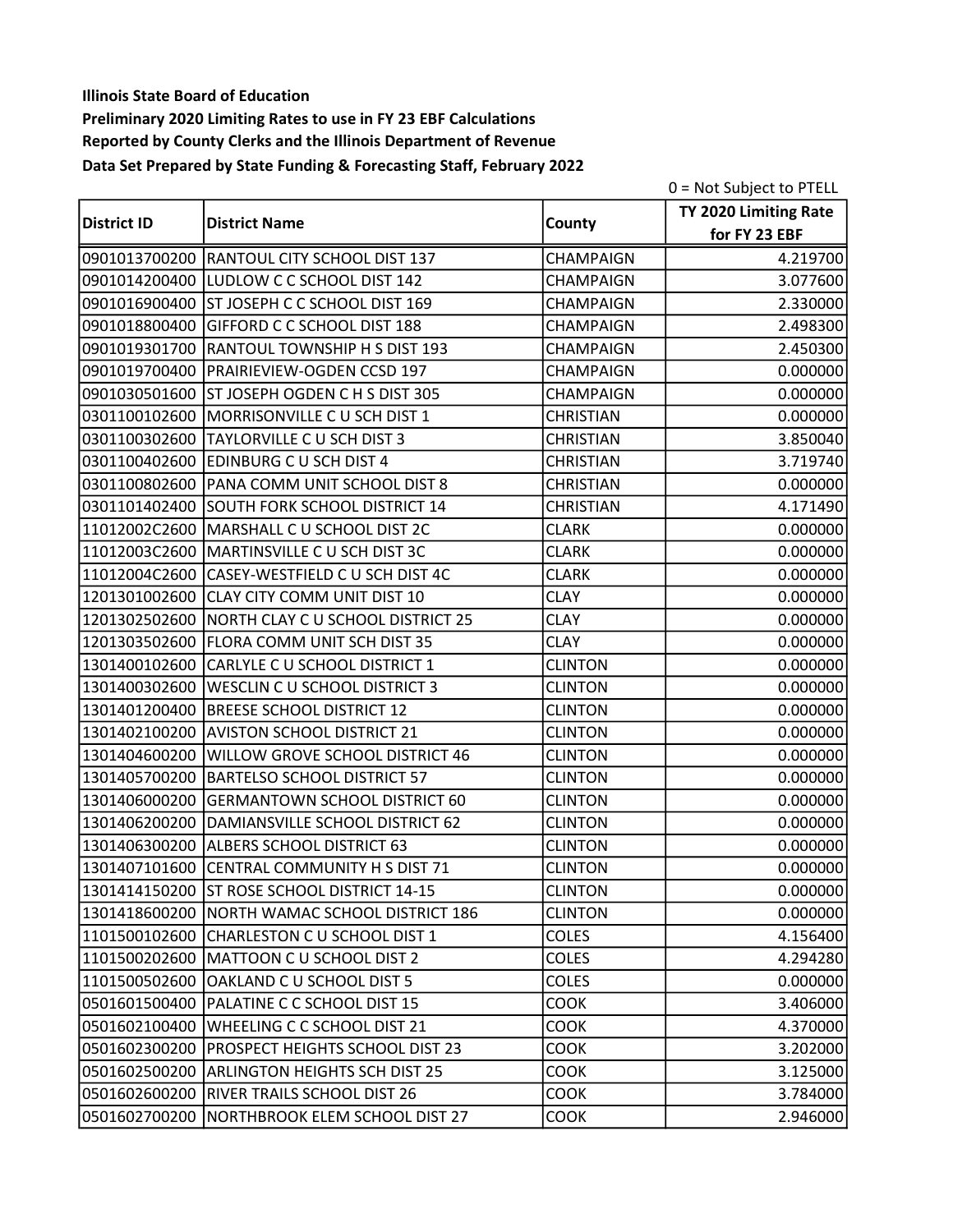|                    |                                                |             | 0 = Not Subject to PTELL |
|--------------------|------------------------------------------------|-------------|--------------------------|
|                    |                                                |             | TY 2020 Limiting Rate    |
| <b>District ID</b> | <b>District Name</b>                           | County      | for FY 23 EBF            |
|                    | 0501602800200 NORTHBROOK SCHOOL DIST 28        | COOK        | 2.805000                 |
|                    | 0501602900200 SUNSET RIDGE SCHOOL DIST 29      | COOK        | 2.663000                 |
|                    | 0501603000200 NORTHBROOK/GLENVIEW SCH DIST 30  | <b>COOK</b> | 2.771000                 |
|                    | 0501603100200 WEST NORTHFIELD SCHOOL DIST 31   | COOK        | 2.539000                 |
|                    | 0501603400400 GLENVIEW C C SCHOOL DIST 34      | <b>COOK</b> | 2.523000                 |
|                    | 0501603500200 GLENCOE SCHOOL DIST 35           | <b>COOK</b> | 2.992000                 |
|                    | 0501603600200 WINNETKA SCHOOL DIST 36          | <b>COOK</b> | 2.933000                 |
|                    | 0501603700200 AVOCA SCHOOL DIST 37             | COOK        | 2.576000                 |
|                    | 0501603800200 KENILWORTH SCHOOL DIST 38        | COOK        | 3.518000                 |
| 0501603900200      | <b>WILMETTE SCHOOL DIST 39</b>                 | <b>COOK</b> | 2.938000                 |
|                    | 0501605400400 SCHAUMBURG C C SCHOOL DIST 54    | <b>COOK</b> | 3.575000                 |
|                    | 0501605700200 MOUNT PROSPECT SCHOOL DIST 57    | <b>COOK</b> | 3.474000                 |
|                    | 0501605900400 COMM CONS SCH DIST 59            | COOK        | 2.583000                 |
|                    | 0501606200400 DES PLAINES C C SCH DIST 62      | COOK        | 3.696000                 |
|                    | 0501606300200 EAST MAINE SCHOOL DIST 63        | <b>COOK</b> | 3.014000                 |
|                    | 0501606400400 PARK RIDGE C C SCHOOL DIST 64    | <b>COOK</b> | 3.741000                 |
|                    | 0501606500400 EVANSTON C C SCHOOL DIST 65      | <b>COOK</b> | 3.094000                 |
|                    | 0501606700200 GOLF ELEM SCHOOL DIST 67         | COOK        | 2.414000                 |
|                    | 0501606800200 SKOKIE SCHOOL DIST 68            | COOK        | 2.531000                 |
|                    | 0501606900200 SKOKIE SCHOOL DIST 69            | COOK        | 4.754000                 |
|                    | 0501607000200 MORTON GROVE SCHOOL DIST 70      | COOK        | 3.313000                 |
|                    | 0501607100200 NILES ELEM SCHOOL DIST 71        | COOK        | 1.794000                 |
|                    | 0501607200200 SKOKIE FAIRVIEW SCHOOL DIST 72   | COOK        | 2.023000                 |
| 0501607300200      | <b>EAST PRAIRIE SCHOOL DIST 73</b>             | <b>COOK</b> | 2.989000                 |
|                    | 0501607350200 SKOKIE SCHOOL DIST 73-5          | COOK        | 4.750000                 |
|                    | 0501607400200 LINCOLNWOOD SCHOOL DIST 74       | COOK        | 3.189000                 |
|                    | 0501620201700 EVANSTON TWP H S DIST 202        | COOK        | 1.996000                 |
|                    | 0501620301700 NEW TRIER TWP H S DIST 203       | <b>COOK</b> | 1.922000                 |
|                    | 0501620701700 MAINE TOWNSHIP H S DIST 207      | <b>COOK</b> | 2.367000                 |
|                    | 0501621101700 TOWNSHIP H S DIST 211            | <b>COOK</b> | 2.787000                 |
|                    | 0501621401700 TOWNSHIP HIGH SCHOOL DIST 214    | <b>COOK</b> | 2.345000                 |
|                    | 0501621901700 NILES TWP COMM HIGH SCH DIST 219 | <b>COOK</b> | 3.029000                 |
|                    | 0501622501700 NORTHFIELD TWP HIGH SCH DIST 225 | <b>COOK</b> | 1.907000                 |
|                    | 0601607800200 ROSEMONT ELEM SCHOOL DIST 78     | <b>COOK</b> | 1.590000                 |
|                    | 0601607900200 PENNOYER SCHOOL DIST 79          | COOK        | 2.120000                 |
|                    | 0601608000200   NORRIDGE SCHOOL DIST 80        | <b>COOK</b> | 2.016000                 |
|                    | 0601608100200 SCHILLER PARK SCHOOL DIST 81     | <b>COOK</b> | 3.504000                 |
|                    | 0601608300200   MANNHEIM SCHOOL DIST 83        | <b>COOK</b> | 4.452000                 |
|                    | 0601608400200 FRANKLIN PARK SCHOOL DIST 84     | <b>COOK</b> | 4.357000                 |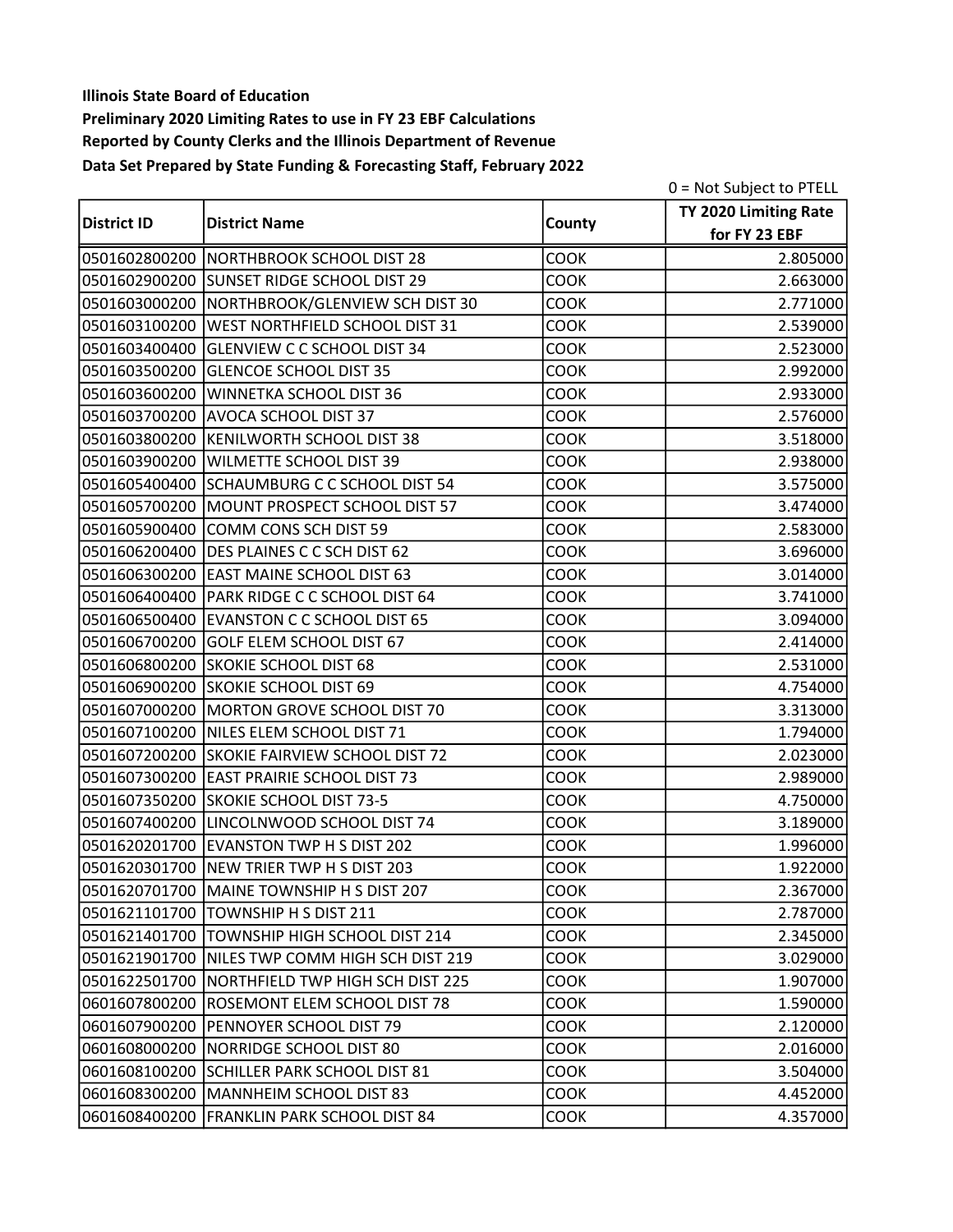|                    |                                                  |             | 0 = Not Subject to PTELL |
|--------------------|--------------------------------------------------|-------------|--------------------------|
|                    |                                                  |             | TY 2020 Limiting Rate    |
| <b>District ID</b> | <b>District Name</b>                             | County      | for FY 23 EBF            |
|                    | 0601608450200 RHODES SCHOOL DIST 84-5            | COOK        | 3.875000                 |
|                    | 0601608550200 RIVER GROVE SCHOOL DIST 85-5       | <b>COOK</b> | 3.152000                 |
|                    | 0601608600200 UNION RIDGE SCHOOL DIST 86         | <b>COOK</b> | 2.591000                 |
|                    | 0601608700200 BERKELEY SCHOOL DIST 87            | COOK        | 3.392000                 |
| 0601608800200      | BELLWOOD SCHOOL DIST 88                          | <b>COOK</b> | 3.387000                 |
|                    | 0601608900200 MAYWOOD-MELROSE PARK-BROADVIEW-89  | <b>COOK</b> | 2.375000                 |
|                    | 0601609000200 RIVER FOREST SCHOOL DIST 90        | <b>COOK</b> | 3.541000                 |
|                    | 0601609100200 FOREST PARK SCHOOL DIST 91         | COOK        | 3.882000                 |
|                    | 0601609200200 LINDOP SCHOOL DISTRICT 92          | <b>COOK</b> | 4.544000                 |
| 0601609250200      | <b>WESTCHESTER SCHOOL DIST 92-5</b>              | <b>COOK</b> | 2.853000                 |
|                    | 0601609300200 HILLSIDE SCHOOL DIST 93            | COOK        | 2.063000                 |
|                    | 0601609400200 KOMAREK SCHOOL DIST 94             | <b>COOK</b> | 2.668000                 |
|                    | 0601609500200 BROOKFIELD SCHOOL DIST 95          | COOK        | 3.916000                 |
| 0601609600200      | <b>RIVERSIDE SCHOOL DIST 96</b>                  | COOK        | 4.712000                 |
| 0601609700200      | OAK PARK ELEM SCHOOL DIST 97                     | <b>COOK</b> | 4.113000                 |
|                    | 0601609800200 BERWYN NORTH SCHOOL DIST 98        | <b>COOK</b> | 2.984000                 |
|                    | 0601609900200 CICERO SCHOOL DISTRICT 99          | <b>COOK</b> | 2.602000                 |
|                    | 0601610000200   BERWYN SOUTH SCHOOL DISTRICT 100 | COOK        | 3.790000                 |
| 0601610100200      | <b>WESTERN SPRINGS SCHOOL DIST 101</b>           | COOK        | 2.729000                 |
| 0601610200200      | LA GRANGE SCHOOL DIST 102                        | COOK        | 3.376000                 |
|                    | 0601610300200 LYONS SCHOOL DIST 103              | COOK        | 4.271000                 |
|                    | 0601610500200 LA GRANGE SCHOOL DIST 105 (SOUTH)  | COOK        | 3.163000                 |
|                    | 0601610600200 LAGRANGE HIGHLANDS SCH DIST 106    | COOK        | 2.780000                 |
| 0601610700200      | PLEASANTDALE SCHOOL DIST 107                     | <b>COOK</b> | 1.949000                 |
|                    | 0601620001300 OAK PARK & RIVER FOREST DIST 200   | <b>COOK</b> | 2.830000                 |
|                    | 0601620101700 J S MORTON H S DISTRICT 201        | COOK        | 1.930000                 |
|                    | 0601620401700 LYONS TWP H S DIST 204             | COOK        | 1.892000                 |
|                    | 0601620801700 RIVERSIDE BROOKFIELD TWP DIST 208  | <b>COOK</b> | 2.281000                 |
|                    | 0601620901700 PROVISO TWP H S DIST 209           | <b>COOK</b> | 2.162000                 |
|                    | 0601621201600 LEYDEN COMM H S DIST 212           | <b>COOK</b> | 2.812000                 |
|                    | 0601623401600 RIDGEWOOD COMM H S DIST 234        | <b>COOK</b> | 2.044000                 |
| 0601640102600      | ELMWOOD PARK C U SCH DIST 401                    | <b>COOK</b> | 4.771000                 |
|                    | 0701610400200 SUMMIT SCHOOL DIST 104             | <b>COOK</b> | 4.502000                 |
|                    | 0701610800200 WILLOW SPRINGS SCHOOL DIST 108     | <b>COOK</b> | 4.790000                 |
|                    | 0701610900200  INDIAN SPRINGS SCHOOL DIST 109    | COOK        | 3.075000                 |
|                    | 0701611000200 CENTRAL STICKNEY SCH DIST 110      | <b>COOK</b> | 1.722000                 |
|                    | 0701611100200 BURBANK SCHOOL DISTRICT 111        | <b>COOK</b> | 3.732000                 |
|                    | 07016113A0200 LEMONT-BROMBEREK CSD 113A          | <b>COOK</b> | 1.709000                 |
| 0701611700200      | NORTH PALOS SCHOOL DIST 117                      | <b>COOK</b> | 4.606000                 |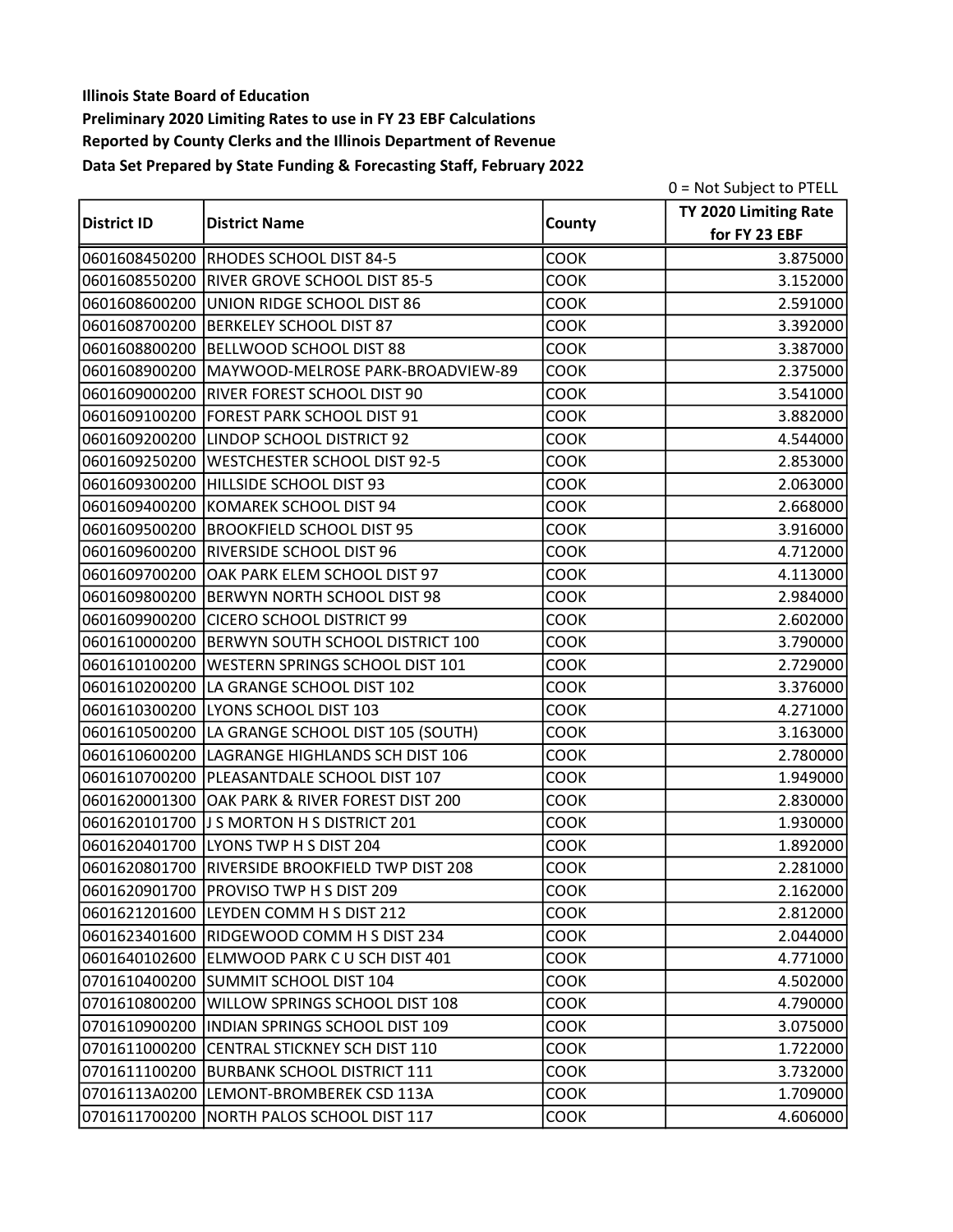|                    |                                                |             | 0 = Not Subject to PTELL |
|--------------------|------------------------------------------------|-------------|--------------------------|
|                    |                                                |             | TY 2020 Limiting Rate    |
| <b>District ID</b> | <b>District Name</b>                           | County      | for FY 23 EBF            |
|                    | 0701611800400 PALOS COMM CONS SCHOOL DIST 118  | COOK        | 2.584000                 |
|                    | 0701612200200 RIDGELAND SCHOOL DISTRICT 122    | <b>COOK</b> | 3.261000                 |
| 0701612300200      | OAK LAWN-HOMETOWN SCH DIST 123                 | <b>COOK</b> | 4.023000                 |
|                    | 0701612400200 EVERGREEN PK ELEM SCH DIST 124   | COOK        | 4.417000                 |
|                    | 0701612500200 ATWOOD HEIGHTS DISTRICT 125      | <b>COOK</b> | 3.769000                 |
|                    | 0701612600200 ALSIP-HAZLGRN-OAKLWN S DIST 126  | <b>COOK</b> | 4.041000                 |
| 0701612700200      | WORTH SCHOOL DISTRICT 127                      | <b>COOK</b> | 4.492000                 |
| 0701612750200      | CHICAGO RIDGE SCHOOL DIST 127-5                | COOK        | 3.560000                 |
| 0701612800200      | PALOS HEIGHTS SCHOOL DIST 128                  | <b>COOK</b> | 2.563000                 |
| 0701613000200      | COOK COUNTY SCHOOL DIST 130                    | <b>COOK</b> | 4.430000                 |
|                    | 0701613200200 CALUMET PUBLIC SCHOOLS DIST 132  | <b>COOK</b> | 5.308000                 |
|                    | 0701613300200 GEN GEO PATTON SCHOOL DIST 133   | <b>COOK</b> | 7.574000                 |
| 0701613500200      | <b>ORLAND SCHOOL DISTRICT 135</b>              | COOK        | 2.957000                 |
| 0701614000200      | KIRBY SCHOOL DIST 140                          | COOK        | 4.603000                 |
| 0701614200200      | FOREST RIDGE SCHOOL DIST 142                   | COOK        | 2.959000                 |
|                    | 0701614300200 MIDLOTHIAN SCHOOL DIST 143       | <b>COOK</b> | 3.132000                 |
|                    | 0701614350200 POSEN-ROBBINS EL SCH DIST 143-5  | <b>COOK</b> | 2.532000                 |
|                    | 0701614400200 PRAIRIE-HILLS ELEM SCH DIST 144  | <b>COOK</b> | 4.250000                 |
| 0701614500200      | <b>ARBOR PARK SCHOOL DISTRICT 145</b>          | COOK        | 3.700000                 |
| 0701614600400      | TINLEY PARK COMM SCH DIST 146                  | COOK        | 4.917000                 |
| 0701614700200      | W HARVEY-DIXMOOR PUB SCH DIST147               | COOK        | 4.630000                 |
| 0701614800200      | DOLTON SCHOOL DISTRICT 148                     | <b>COOK</b> | 6.599000                 |
| 0701614900200      | DOLTON SCHOOL DISTRICT 149                     | COOK        | 4.274000                 |
| 0701615000200      | SOUTH HOLLAND SCHOOL DIST 150                  | <b>COOK</b> | 4.104000                 |
|                    | 0701615100200 SOUTH HOLLAND SCHOOL DIST 151    | COOK        | 4.837000                 |
|                    | 0701615200200 HARVEY SCHOOL DISTRICT 152       | COOK        | 3.874000                 |
|                    | 0701615250200 HAZEL CREST SCHOOL DIST 152-5    | COOK        | 6.259000                 |
|                    | 0701615300200 HOMEWOOD SCHOOL DISTRICT 153     | <b>COOK</b> | 4.410000                 |
|                    | 0701615400200 THORNTON SCHOOL DISTRICT 154     | <b>COOK</b> | 4.297000                 |
|                    | 0701615450200 BURNHAM SCHOOL DISTRICT 154-5    | <b>COOK</b> | 3.738000                 |
|                    | 0701615500200 CALUMET CITY SCHOOL DISTRICT 155 | <b>COOK</b> | 4.458000                 |
| 0701615600200      | LINCOLN ELEM SCHOOL DIST 156                   | <b>COOK</b> | 4.779000                 |
| 0701615700200      | HOOVER-SCHRUM MEMORIAL SD 157                  | <b>COOK</b> | 5.003000                 |
| 0701615800200      | LANSING SCHOOL DISTRICT 158                    | <b>COOK</b> | 6.134000                 |
|                    | 0701615900200 ELEM SCHOOL DISTRICT 159         | <b>COOK</b> | 5.896000                 |
| 0701616000200      | COUNTRY CLUB HILLS SCH DIST 160                | <b>COOK</b> | 5.136000                 |
|                    | 0701616100200   FLOSSMOOR SCHOOL DISTRICT 161  | <b>COOK</b> | 4.998000                 |
|                    | 0701616200200   MATTESON ELEM SCHOOL DIST 162  | <b>COOK</b> | 5.228000                 |
| 0701616300200      | <b>PARK FOREST SCHOOL DIST 163</b>             | <b>COOK</b> | 11.149000                |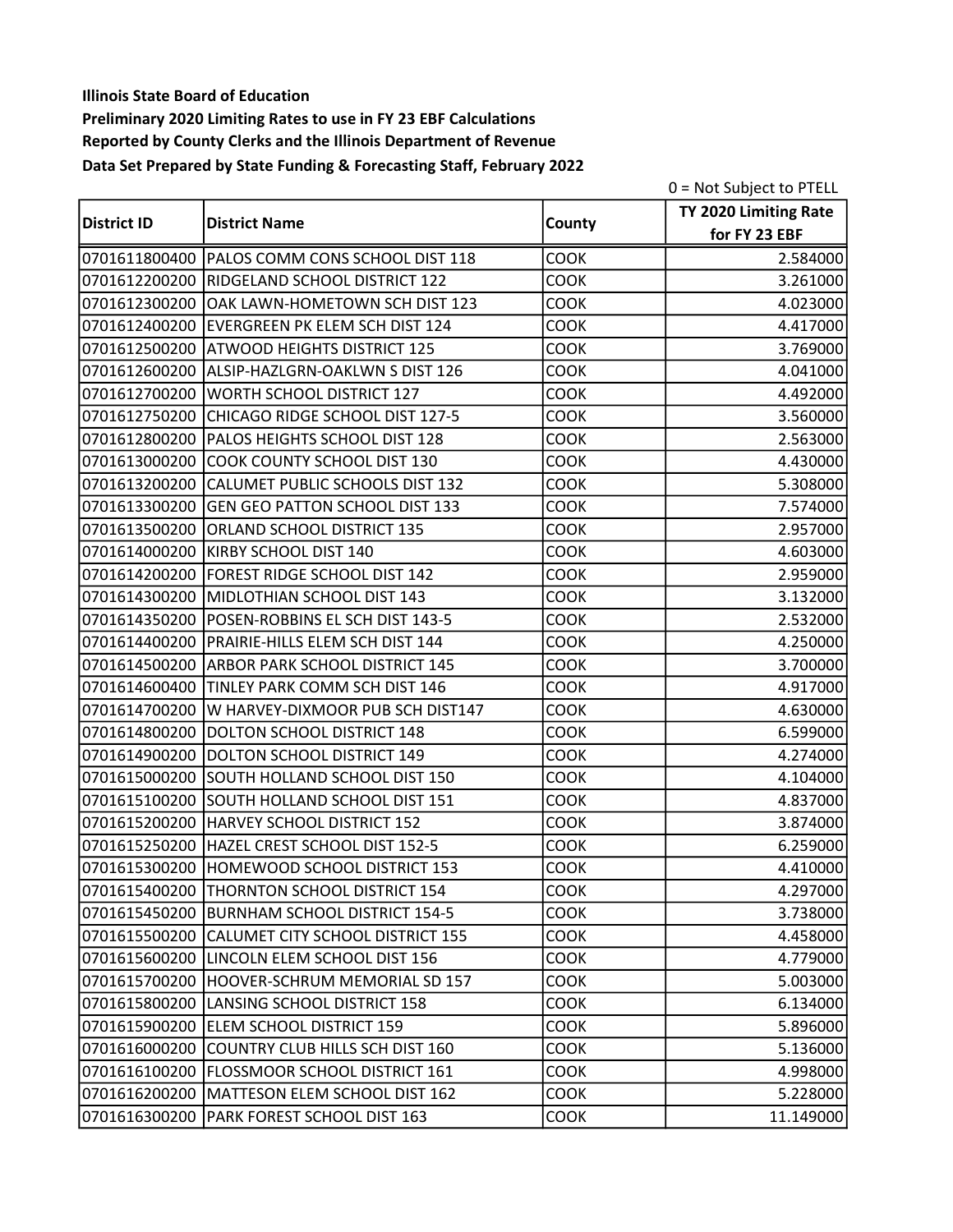|                    |                                                |                | 0 = Not Subject to PTELL |
|--------------------|------------------------------------------------|----------------|--------------------------|
|                    |                                                |                | TY 2020 Limiting Rate    |
| <b>District ID</b> | <b>District Name</b>                           | County         | for FY 23 EBF            |
|                    | 0701616700200 BROOKWOOD SCHOOL DIST 167        | COOK           | 4.834000                 |
|                    | 0701616800400 COMM CONS SCHOOL DIST 168        | COOK           | 5.562000                 |
|                    | 0701616900200 FORD HEIGHTS SCHOOL DISTRICT 169 | <b>COOK</b>    | 11.837000                |
|                    | 0701617000200 CHICAGO HEIGHTS SCHOOL DIST 170  | COOK           | 4.734000                 |
|                    | 0701617100200 SUNNYBROOK SCHOOL DISTRICT 171   | <b>COOK</b>    | 4.735000                 |
|                    | 0701617200200 SANDRIDGE SCHOOL DISTRICT 172    | <b>COOK</b>    | 3.597000                 |
|                    | 0701619400200 STEGER SCHOOL DISTRICT 194       | <b>COOK</b>    | 4.122000                 |
|                    | 0701620501700 THORNTON TWP H S DIST 205        | COOK           | 5.084000                 |
| 0701620601700      | <b>BLOOM TWP HIGH SCH DIST 206</b>             | COOK           | 3.286000                 |
| 0701621001700      | LEMONT TWP H S DIST 210                        | <b>COOK</b>    | 1.604000                 |
|                    | 0701621501700 THORNTON FRACTIONAL THSD 215     | <b>COOK</b>    | 4.405000                 |
|                    | 0701621701600 ARGO COMM H S DIST 217           | <b>COOK</b>    | 3.226000                 |
| 0701621801600      | COMMUNITY HIGH SCHOOL DIST 218                 | COOK           | 3.303000                 |
| 0701622001700      | <b>REAVIS TWP H S DIST 220</b>                 | COOK           | 2.367000                 |
| 0701622701700      | RICH TWP H S DISTRICT 227                      | <b>COOK</b>    | 5.197000                 |
|                    | 0701622801600 BREMEN COMM H S DISTRICT 228     | <b>COOK</b>    | 3.716000                 |
|                    | 0701622901600 OAK LAWN COMM H S DIST 229       | <b>COOK</b>    | 2.610000                 |
|                    | 0701623001300 CONS HIGH SCHOOL DISTRICT 230    | <b>COOK</b>    | 2.234000                 |
| 0701623101600      | EVERGREEN PARK COMM HI SCH D 231               | <b>COOK</b>    | 3.502000                 |
| 0701623301600      | HOMEWOOD FLOSSMOOR C H S D 233                 | COOK           | 4.735000                 |
| 1501629902500      | CITY OF CHICAGO SCHOOL DIST 299                | <b>COOK</b>    | 3.024000                 |
| 1201700102600      | HUTSONVILLE C U SCHOOL DIST 1                  | CRAWFORD       | 0.000000                 |
| 1201700202600      | ROBINSON C U SCHOOL DIST 2                     | CRAWFORD       | 0.000000                 |
| 1201700302600      | PALESTINE C U SCHOOL DIST 3                    | CRAWFORD       | 0.000000                 |
| 1201700402600      | <b>OBLONG C U SCHOOL DIST 4</b>                | CRAWFORD       | 0.000000                 |
|                    | 1101800302600 NEOGA COMM UNIT SCHOOL DIST 3    | CUMBERLAND     | 3.052050                 |
| 1101807702600      | CUMBERLAND C U SCHOOL DIST 77                  | CUMBERLAND     | 0.000000                 |
|                    | 1601942402600 GENOA KINGSTON C U S DIST 424    | <b>DEKALB</b>  | 4.421380                 |
|                    | 1601942502600 IINDIAN CREEK COMM UNIT DIST 425 | <b>DEKALB</b>  | 4.916810                 |
|                    | 1601942602600 HIAWATHA C U SCHOOL DIST 426     | <b>DEKALB</b>  | 0.000000                 |
|                    | 1601942702600 SYCAMORE C U SCHOOL DIST 427     | DEKALB         | 5.045780                 |
| 1601942802600      | DEKALB COMM UNIT SCH DIST 428                  | <b>DEKALB</b>  | 6.746120                 |
| 1601942902600      | HINCKLEY BIG ROCK C U S D 429                  | <b>DEKALB</b>  | 4.692690                 |
|                    | 1601943002600 SANDWICH C U SCHOOL DIST 430     | <b>DEKALB</b>  | 4.674530                 |
|                    | 1601943202600 SOMONAUK C U SCHOOL DIST 432     | <b>DEKALB</b>  | 0.000000                 |
| 1702001502600      | CLINTON C U SCHOOL DIST 15                     | <b>DEWITT</b>  | 0.000000                 |
|                    | 1702001802600 BLUE RIDGE COMM UNIT SCH DIST 18 | <b>DEWITT</b>  | 0.000000                 |
| 1102130102600      | TUSCOLA C U SCHOOL DIST 301                    | <b>DOUGLAS</b> | 0.000000                 |
| 1102130202600      | VILLA GROVE C U SCH DIST 302                   | <b>DOUGLAS</b> | 0.000000                 |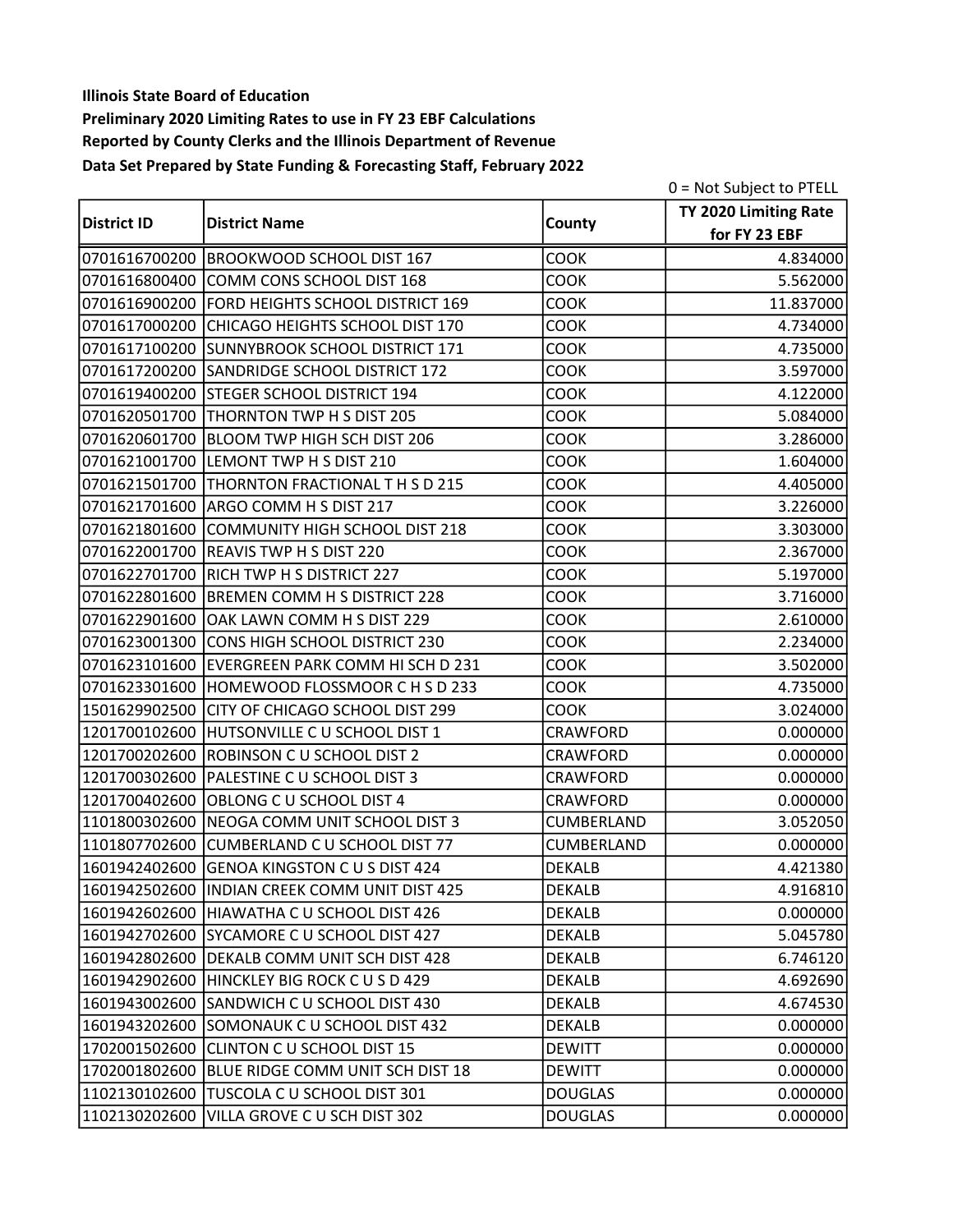|                    |                                               |                | 0 = Not Subject to PTELL |
|--------------------|-----------------------------------------------|----------------|--------------------------|
|                    |                                               |                | TY 2020 Limiting Rate    |
| <b>District ID</b> | <b>District Name</b>                          | County         | for FY 23 EBF            |
|                    | 1102130602600 ARCOLA C U SCHOOL DISTRICT 306  | <b>DOUGLAS</b> | 0.000000                 |
|                    | 1902200200200 BENSENVILLE SCHOOL DISTRICT 2   | <b>DUPAGE</b>  | 3.922800                 |
|                    | 1902200400200 ADDISON SCHOOL DIST 4           | <b>DUPAGE</b>  | 2.287300                 |
|                    | 1902200700200   WOOD DALE SCHOOL DISTRICT 7   | <b>DUPAGE</b>  | 2.217200                 |
|                    | 1902201000200   ITASCA SCHOOL DIST 10         | <b>DUPAGE</b>  | 2.074600                 |
|                    | 1902201100200 MEDINAH SCHOOL DISTRICT 11      | <b>DUPAGE</b>  | 2.434100                 |
|                    | 1902201200200 ROSELLE SCHOOL DISTRICT 12      | <b>DUPAGE</b>  | 3.231300                 |
|                    | 1902201300200 BLOOMINGDALE SCHOOL DISTRICT 13 | <b>DUPAGE</b>  | 2.933300                 |
|                    | 1902201500200   MARQUARDT SCHOOL DISTRICT 15  | <b>DUPAGE</b>  | 5.194200                 |
| 1902201600200      | QUEEN BEE SCHOOL DISTRICT 16                  | <b>DUPAGE</b>  | 4.672200                 |
|                    | 1902202000200 KEENEYVILLE SCHOOL DISTRICT 20  | <b>DUPAGE</b>  | 3.385200                 |
|                    | 1902202500200 BENJAMIN SCHOOL DISTRICT 25     | <b>DUPAGE</b>  | 4.189000                 |
| 1902203300200      | WEST CHICAGO SCHOOL DIST 33                   | <b>DUPAGE</b>  | 4.320800                 |
| 1902203400200      | <b>WINFIELD SCHOOL DISTRICT 34</b>            | <b>DUPAGE</b>  | 2.894400                 |
| 1902204100200      | <b>GLEN ELLYN SCHOOL DISTRICT 41</b>          | <b>DUPAGE</b>  | 3.239400                 |
|                    | 1902204400200 LOMBARD SCHOOL DISTRICT 44      | <b>DUPAGE</b>  | 3.617900                 |
|                    | 1902204500200 VILLA PARK SCHOOL DIST 45       | <b>DUPAGE</b>  | 3.000600                 |
|                    | 1902204800200 SALT CREEK SCHOOL DIST 48       | <b>DUPAGE</b>  | 1.315800                 |
| 1902205300200      | <b>BUTLER SCHOOL DISTRICT 53</b>              | <b>DUPAGE</b>  | 1.143900                 |
| 1902205800200      | DOWNERS GROVE GRADE SCH DIST 58               | <b>DUPAGE</b>  | 1.931200                 |
|                    | 1902206000200   MAERCKER SCHOOL DISTRICT 60   | <b>DUPAGE</b>  | 2.573600                 |
|                    | 1902206100200 DARIEN SCHOOL DIST 61           | <b>DUPAGE</b>  | 2.801200                 |
| 1902206200200      | GOWER SCHOOL DIST 62                          | <b>DUPAGE</b>  | 1.618500                 |
| 1902206300200      | <b>CASS SCHOOL DIST 63</b>                    | <b>DUPAGE</b>  | 2.622600                 |
| 1902206600200      | CENTER CASS SCHOOL DIST 66                    | <b>DUPAGE</b>  | 2.144400                 |
| 1902206800200      | WOODRIDGE SCHOOL DIST 68                      | <b>DUPAGE</b>  | 4.220300                 |
| 1902208601700      | HINSDALE TWP H S DIST 86                      | <b>DUPAGE</b>  | 1.433300                 |
|                    | 1902208701700 GLENBARD TWP H S DIST 87        | <b>DUPAGE</b>  | 2.158800                 |
|                    | 1902208801600   DU PAGE HIGH SCHOOL DIST 88   | <b>DUPAGE</b>  | 1.734600                 |
|                    | 1902208900400 GLEN ELLYN C C SCHOOL DIST 89   | <b>DUPAGE</b>  | 3.337700                 |
|                    | 1902209300400 COMMUNITY CONSOLIDATED S D 93   | <b>DUPAGE</b>  | 4.418300                 |
| 1902209401600      | COMMUNITY HIGH SCH DISTRICT 94                | <b>DUPAGE</b>  | 1.997100                 |
| 1902209901600      | COMMUNITY HIGH SCHOOL DIST 99                 | <b>DUPAGE</b>  | 1.654800                 |
|                    | 1902210001600 FENTON COMM H S DIST 100        | <b>DUPAGE</b>  | 1.971400                 |
| 1902210801600      | LAKE PARK COMM H S DIST 108                   | <b>DUPAGE</b>  | 1.986500                 |
| 1902218000400      | COMMUNITY CONS SCH DIST 180                   | <b>DUPAGE</b>  | 2.647100                 |
|                    | 1902218100400 HINSDALE C C SCHOOL DIST 181    | <b>DUPAGE</b>  | 2.343400                 |
| 1902220002600      | COMMUNITY UNIT SCHOOL DIST 200                | <b>DUPAGE</b>  | 4.241300                 |
| 1902220102600      | WESTMONT C U SCHOOL DIST 201                  | <b>DUPAGE</b>  | 4.258000                 |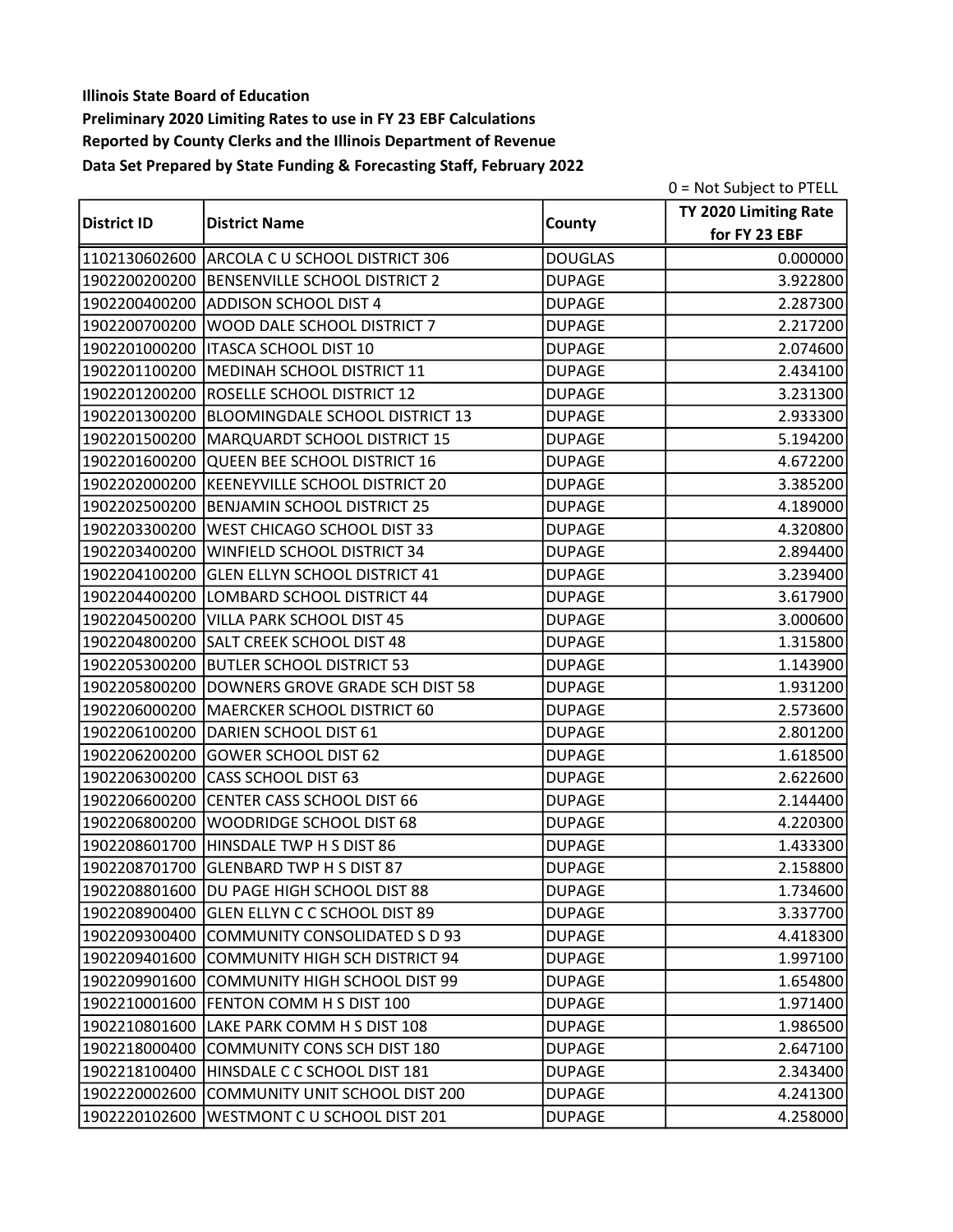|                    |                                                 |                  | 0 = Not Subject to PTELL |
|--------------------|-------------------------------------------------|------------------|--------------------------|
|                    |                                                 |                  | TY 2020 Limiting Rate    |
| <b>District ID</b> | <b>District Name</b>                            | County           | for FY 23 EBF            |
|                    | 1902220202600 LISLE C U SCH DIST 202            | <b>DUPAGE</b>    | 4.703700                 |
|                    | 1902220302600 NAPERVILLE C U DIST 203           | <b>DUPAGE</b>    | 4.884100                 |
|                    | 1902220402600   INDIAN PRAIRIE C U SCH DIST 204 | <b>DUPAGE</b>    | 4.835100                 |
|                    | 1902220502600 ELMHURST SCHOOL DIST 205          | <b>DUPAGE</b>    | 3.953700                 |
|                    | 1102300102600 SHILOH COMM UNIT SCH DIST 1       | <b>EDGAR</b>     | 0.000000                 |
|                    | 1102300302600 KANSAS COMM UNIT SCHOOL DIST 3    | <b>EDGAR</b>     | 0.000000                 |
|                    | 1102300402600 PARIS COMM UNIT SCHOOL DIST 4     | <b>EDGAR</b>     | 0.000000                 |
|                    | 1102300602600 EDGAR COUNTY C U DIST 6           | <b>EDGAR</b>     | 0.000000                 |
|                    | 1102309502500 PARIS-UNION SCHOOL DIST 95        | <b>EDGAR</b>     | 0.000000                 |
| 2002400102600      | EDWARDS COUNTY C U SCH DIST 1                   | <b>EDWARDS</b>   | 0.000000                 |
|                    | 0302501002600 ALTAMONT COMM UNIT SCH DIST 10    | EFFINGHAM        | 0.000000                 |
|                    | 0302502002600 BEECHER CITY C U SCHOOL DIST 20   | <b>EFFINGHAM</b> | 0.000000                 |
|                    | 0302503002600 DIETERICH COMM UNIT SCH DIST 30   | EFFINGHAM        | 0.000000                 |
| 0302504002600      | EFFINGHAM COMM UNIT SCH DIST 40                 | <b>EFFINGHAM</b> | 0.000000                 |
| 0302505002600      | TEUTOPOLIS C U SCHOOL DIST 50                   | <b>EFFINGHAM</b> | 0.000000                 |
|                    | 0302620102600 BROWNSTOWN C U SCH DIST 201       | <b>FAYETTE</b>   | 0.000000                 |
|                    | 0302620202600 ST ELMO C U SCHOOL DIST 202       | <b>FAYETTE</b>   | 0.000000                 |
|                    | 0302620302600 VANDALIA C U SCH DIST 203         | <b>FAYETTE</b>   | 0.000000                 |
| 0302620402600      | RAMSEY COMM UNIT SCH DIST 204                   | <b>FAYETTE</b>   | 0.000000                 |
| 0902700502600      | <b>GIBSON CITY-MELVIN-SIBLEY CUSD 5</b>         | <b>FORD</b>      | 0.000000                 |
| 0902701002600      | PAXTON-BUCKLEY-LODA CU DIST 10                  | <b>FORD</b>      | 0.000000                 |
|                    | 2102804700400 BENTON COMM CONS SCH DIST 47      | <b>FRANKLIN</b>  | 2.423600                 |
|                    | 2102809100400 AKIN COMM CONS SCHOOL DIST 91     | <b>FRANKLIN</b>  | 2.665400                 |
| 2102809902600      | <b>CHRISTOPHER UNIT 99</b>                      | <b>FRANKLIN</b>  | 3.460000                 |
|                    | 2102810301300 BENTON CONS HIGH SCHOOL DIST 103  | <b>FRANKLIN</b>  | 2.086000                 |
|                    | 2102811500400 EWING NORTHERN C C DISTRICT 115   | <b>FRANKLIN</b>  | 2.848000                 |
|                    | 2102816802600 FRANKFORT COMM UNIT SCH DIST 168  | <b>FRANKLIN</b>  | 2.695600                 |
|                    | 2102817402600 THOMPSONVILLE CUSD 174            | <b>FRANKLIN</b>  | 0.000000                 |
|                    | 2102818802600 ZEIGLER-ROYALTON C U S DIST 188   | <b>FRANKLIN</b>  | 3.149400                 |
|                    | 2102819602600 SESSER-VALIER COMM UNIT S D 196   | <b>FRANKLIN</b>  | 3.516200                 |
|                    | 2602900102600 ASTORIA COMM UNIT SCH DIST 1      | <b>FULTON</b>    | 0.000000                 |
| 2602900202600      | VIT COMM UNIT SCH DISTRICT 2                    | <b>FULTON</b>    | 0.000000                 |
| 2602900302600      | COMM UNIT SCH DIST 3 FULTON CTY                 | <b>FULTON</b>    | 0.000000                 |
|                    | 2602900402600 SPOON RIVER VALLEY C U S DIST 4   | <b>FULTON</b>    | 0.000000                 |
| 2602906602500      | <b>CANTON UNION SCHOOL DIST 66</b>              | <b>FULTON</b>    | 0.000000                 |
| 2602909702600      | LEWISTOWN SCHOOL DIST 97                        | <b>FULTON</b>    | 0.000000                 |
| 2003000702600      | <b>GALLATIN C U SCHOOL DISTRICT 7</b>           | <b>GALLATIN</b>  | 0.000000                 |
| 4003100102600      | CARROLLTON C U SCHOOL DIST 1                    | <b>GREENE</b>    | 2.901050                 |
| 4003100302600      | NORTH GREENE UNIT SCHOOL DIST 3                 | <b>GREENE</b>    | 0.000000                 |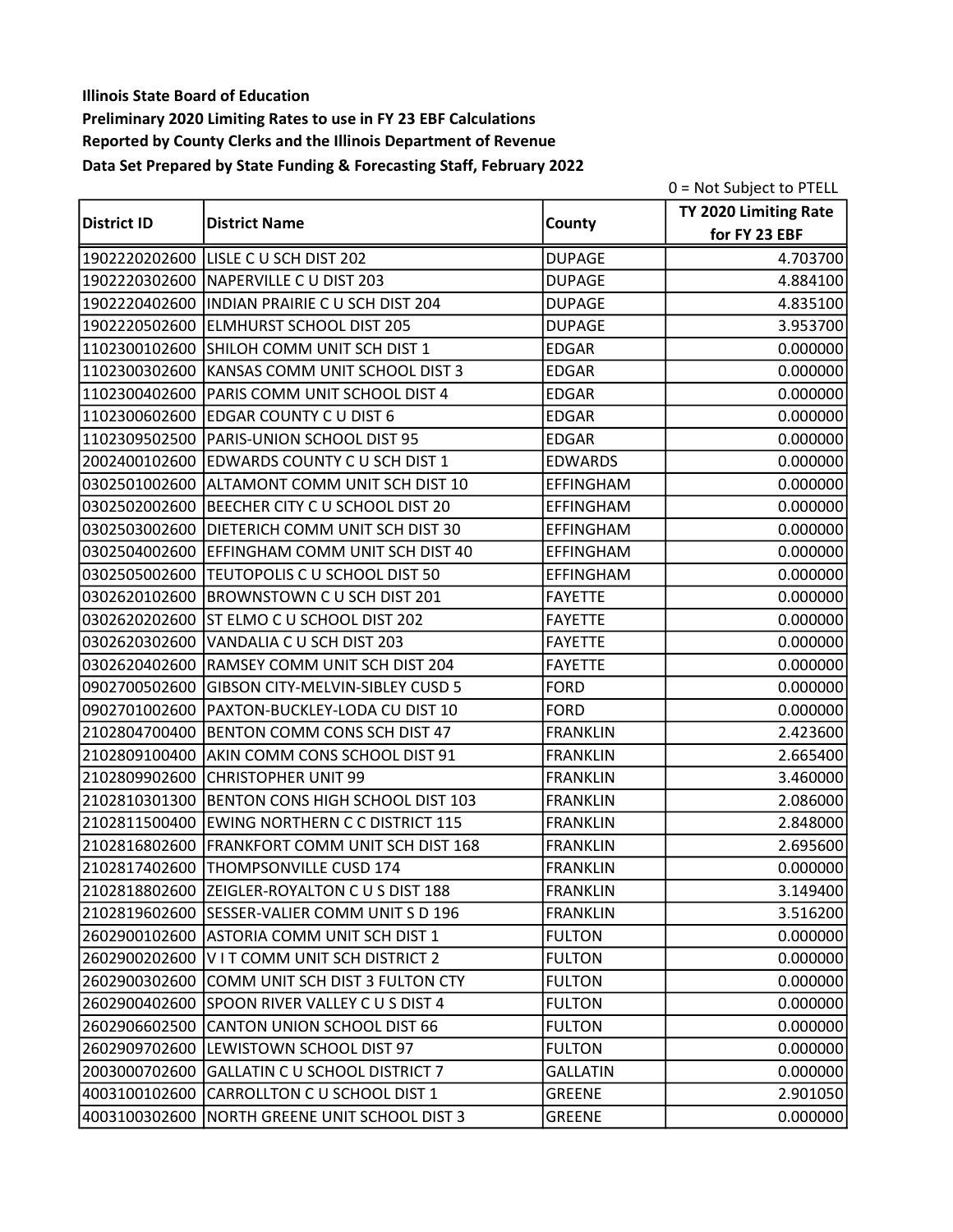|                    |                                                |                  | 0 = Not Subject to PTELL |
|--------------------|------------------------------------------------|------------------|--------------------------|
| <b>District ID</b> |                                                |                  | TY 2020 Limiting Rate    |
|                    | <b>District Name</b>                           | County           | for FY 23 EBF            |
|                    | 4003101002600 GREENFIELD C U SCHOOL DIST 10    | <b>GREENE</b>    | 4.458870                 |
|                    | 2403200102600 COAL CITY C U SCHOOL DISTRICT 1  | <b>GRUNDY</b>    | 0.000000                 |
|                    | 24032002C0200   MAZON-VERONA-KINSMAN ESD 2C    | <b>GRUNDY</b>    | 0.000000                 |
|                    | 24032024C0400 NETTLE CREEK C C SCH DIST 24C    | <b>GRUNDY</b>    | 0.000000                 |
| 2403205400200      | MORRIS SCHOOL DISTRICT 54                      | <b>GRUNDY</b>    | 0.000000                 |
|                    | 24032060C0400 SARATOGA COMM CONS S DIST 60C    | <b>GRUNDY</b>    | 0.000000                 |
|                    | 24032072C0400 GARDNER COMM CONS SCH DIST 72C   | <b>GRUNDY</b>    | 0.000000                 |
|                    | 2403207301700 GARDNER S WILMINGTON THS DIST 73 | <b>GRUNDY</b>    | 0.000000                 |
| 2403207400300      | SOUTH WILMINGTON CONS SCH DIST 74              | <b>GRUNDY</b>    | 0.000000                 |
| 2403207500200      | <b>BRACEVILLE SCHOOL DIST 75</b>               | <b>GRUNDY</b>    | 0.000000                 |
|                    | 2403210101600 MORRIS COMM HIGH SCH DIST 101    | <b>GRUNDY</b>    | 0.000000                 |
|                    | 2403211101600 MINOOKA COMM H S DISTRICT 111    | <b>GRUNDY</b>    | 0.000000                 |
|                    | 2403220100400 MINOOKA COMM CONS S DIST 201     | <b>GRUNDY</b>    | 0.000000                 |
| 2003301002600      | HAMILTON CO C U SCHOOL DIST 10                 | <b>HAMILTON</b>  | 0.000000                 |
| 2603430701600      | ILLLINI WEST H S DIST 307                      | <b>HANCOCK</b>   | 0.000000                 |
| 2603431602600      | WARSAW COMM UNIT SCH DISTRICT 316              | <b>HANCOCK</b>   | 0.000000                 |
| 2603431700400      | CARTHAGE ESD 317                               | <b>HANCOCK</b>   | 0.000000                 |
|                    | 2603432502600 NAUVOO-COLUSA C U S DIST 325     | <b>HANCOCK</b>   | 0.000000                 |
| 2603432700400      | DALLAS ESD 327                                 | <b>HANCOCK</b>   | 0.000000                 |
|                    | 2603432802400   HAMILTON C C SCHOOL DIST 328   | <b>HANCOCK</b>   | 0.000000                 |
| 2603433702600      | SOUTHEASTERN C U SCH DIST 337                  | <b>HANCOCK</b>   | 0.000000                 |
| 2603434700400      | LA HARPE CUSD 347                              | <b>HANCOCK</b>   | 0.000000                 |
|                    | 2003500102600 HARDIN CO COMM UNIT DIST 1       | <b>HARDIN</b>    | 0.000000                 |
| 3303623502600      | <b>WEST CENTRAL</b>                            | <b>HENDERSON</b> | 0.000000                 |
| 2803719000200      | <b>COLONA SCHOOL DISTRICT 190</b>              | <b>HENRY</b>     | 0.000000                 |
| 2803722302600      | ORION COMM UNIT SCHOOL DIST 223                | <b>HENRY</b>     | 0.000000                 |
| 2803722402600      | GALVA COMM UNIT SCH DIST 224                   | <b>HENRY</b>     | 0.000000                 |
|                    | 2803722502600 ALWOOD COMM UNIT SCH DIST 225    | <b>HENRY</b>     | 0.000000                 |
| 2803722602600      | ANNAWAN COMM UNIT SCH DIST 226                 | <b>HENRY</b>     | 0.000000                 |
|                    | 2803722702600 CAMBRIDGE C U SCH DIST 227       | <b>HENRY</b>     | 0.000000                 |
| 2803722802600      | <b>GENESEO COMM UNIT SCH DIST 228</b>          | <b>HENRY</b>     | 0.000000                 |
| 2803722902600      | KEWANEE COMM UNIT SCH DIST 229                 | <b>HENRY</b>     | 0.000000                 |
| 2803723002600      | WETHERSFIELD C U SCH DIST 230                  | <b>HENRY</b>     | 0.000000                 |
| 3203800302600      | DONOVAN COMM UNIT SCHOOL DIST 3                | <b>IROQUOIS</b>  | 0.000000                 |
| 3203800402600      | CENTRAL COMM UNIT SCHOOL DIST 4                | <b>IROQUOIS</b>  | 0.000000                 |
| 3203800602600      | CISSNA PARK COMM UNIT SCH DIST 6               | <b>IROQUOIS</b>  | 0.000000                 |
| 3203800902600      | IROQUOIS CO C U SCHOOL DIST 9                  | <b>IROQUOIS</b>  | 0.000000                 |
| 3203801002600      | IROQUOIS WEST C U S DIST 10                    | <b>IROQUOIS</b>  | 0.000000                 |
| 3203812402600      | MILFORD AREA PUBLIC SCHL DIST 124              | <b>IROQUOIS</b>  | 0.000000                 |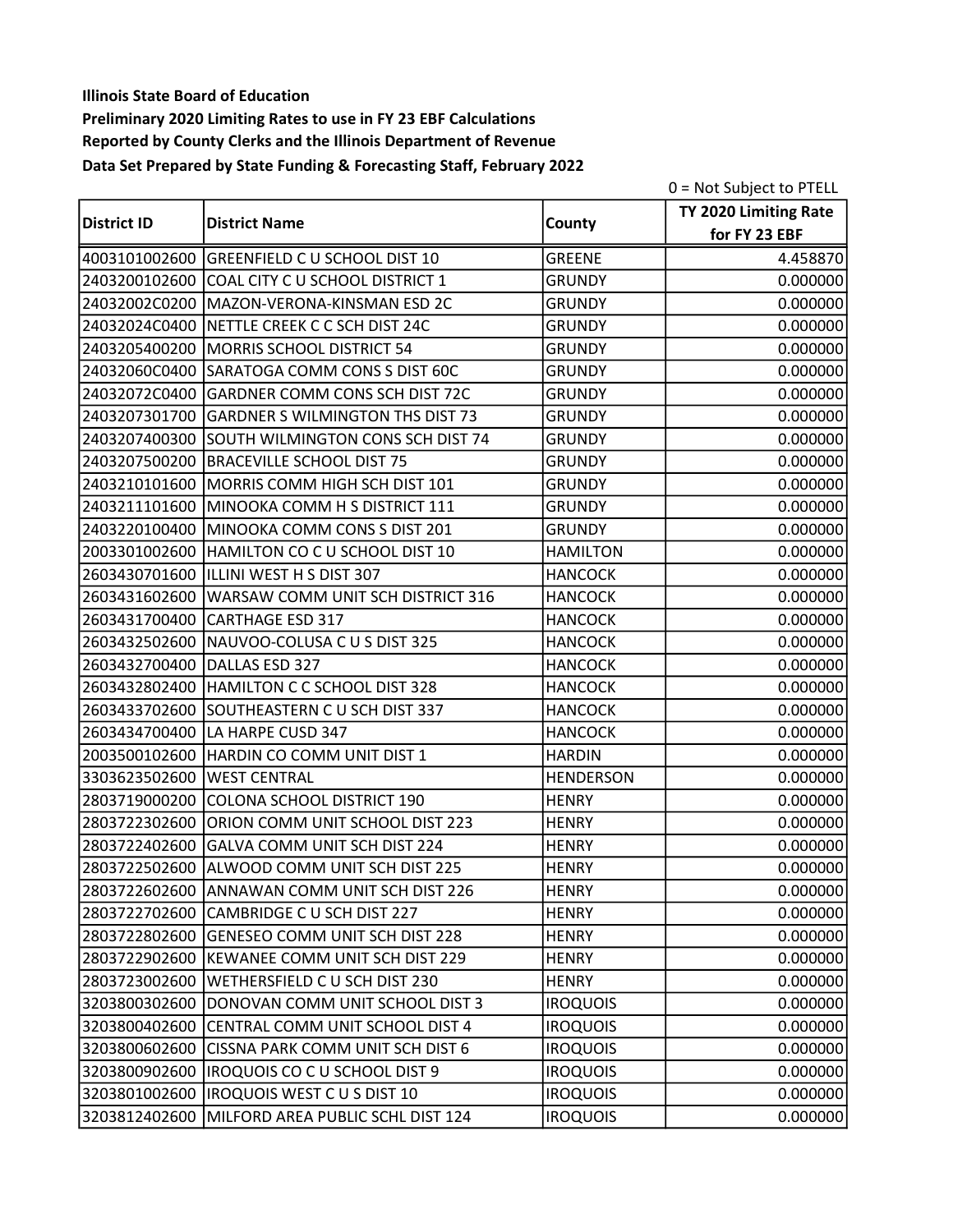|                    |                                                   |                   | 0 = Not Subject to PTELL |
|--------------------|---------------------------------------------------|-------------------|--------------------------|
|                    |                                                   |                   | TY 2020 Limiting Rate    |
| <b>District ID</b> | <b>District Name</b>                              | County            | for FY 23 EBF            |
|                    | 3203824902600 CRESCENT-IROQUOIS                   | <b>IROQUOIS</b>   | 0.000000                 |
|                    | 3003908600300 DESOTO CONS SCHOOL DISTRICT 86      | <b>JACKSON</b>    | 4.104170                 |
|                    | 3003909500200 CARBONDALE ELEM SCH DIST 95         | <b>JACKSON</b>    | 4.486510                 |
|                    | 3003913000400 GIANT CITY C C SCHOOL DIST 130      | <b>JACKSON</b>    | 3.026840                 |
|                    | 3003914000400 UNITY POINT C C SCHOOL DIST 140     | <b>JACKSON</b>    | 2.706690                 |
|                    | 3003916501600 CARBONDALE COMM H S DISTRICT 165    | <b>JACKSON</b>    | 2.623340                 |
| 3003917602600      | TRICO COMM UNIT SCH DISTRICT 176                  | <b>JACKSON</b>    | 0.000000                 |
|                    | 3003918602600 MURPHYSBORO C U SCH DIST 186        | <b>JACKSON</b>    | 4.900280                 |
|                    | 3003919602600 ELVERADO C U SCHOOL DIST 196        | <b>JACKSON</b>    | 3.056380                 |
| 1204000102600      | JASPER COUNTY COMM UNIT DIST 1                    | <b>JASPER</b>     | 0.000000                 |
| 1304100102600      | WALTONVILLE C U SCHOOL DIST 1                     | <b>JEFFERSON</b>  | 4.291070                 |
|                    | 1304100200400 ROME COMM CONS SCHOOL DIST 2        | <b>JEFFERSON</b>  | 1.775500                 |
|                    | 1304100300400 FIELD COMM CONS SCHOOL DIST 3       | <b>JEFFERSON</b>  | 1.881000                 |
| 1304100500400      | OPDYKE-BELLE-RIVE CC SCH DIST 5                   | <b>JEFFERSON</b>  | 2.183470                 |
| 1304100600400      | <b>GRAND PRAIRIE C C SCH DIST 6</b>               | <b>JEFFERSON</b>  | 2.511330                 |
|                    | 1304101200400 MCCLELLAN C C SCHOOL DIST 12        | <b>JEFFERSON</b>  | 1.963740                 |
|                    | 1304107900200 SUMMERSVILLE SCHOOL DIST 79         | <b>JEFFERSON</b>  | 2.899370                 |
|                    | 1304108000200 MOUNT VERNON SCHOOL DIST 80         | <b>JEFFERSON</b>  | 3.502210                 |
| 1304108200200      | BETHEL SCHOOL DISTRICT 82                         | <b>JEFFERSON</b>  | 2.772610                 |
|                    | 1304109900400 FARRINGTON C C SCHOOL DIST 99       | <b>JEFFERSON</b>  | 1.443070                 |
|                    | 1304117800400 SPRING GARDEN CONS SCHL DIST 178    | <b>JEFFERSON</b>  | 2.706780                 |
|                    | 1304120101700 MT VERNON TWP H S DIST 201          | <b>JEFFERSON</b>  | 2.184240                 |
| 1304120902700      | WOODLAWN UNIT DIST 209 - Unit                     | <b>JEFFERSON</b>  | 4.940210                 |
| 1304120902700      | WOODLAWN UNIT DIST 209 - Elementary               | <b>JEFFERSON</b>  | 3.311440                 |
| 1304120902700      | WOODLAWN UNIT DIST 209 - High School              | <b>JEFFERSON</b>  | 2.069760                 |
| 1304131802700      | BLUFORD UNIT DIST 318 - Unit                      | <b>JEFFERSON</b>  | 4.284710                 |
| 1304131802700      | BLUFORD UNIT DIST 318 - Elementary                | <b>JEFFERSON</b>  | 2.655930                 |
|                    | 1304131802700 BLUFORD UNIT DIST 318 - High School | <b>JEFFERSON</b>  | 1.609140                 |
|                    | 4004210002600 JERSEY C U SCH DIST 100             | <b>JERSEY</b>     | 0.000000                 |
|                    | 0804311902200 EAST DUBUQUE UNIT SCH DIST 119      | <b>JO DAVIESS</b> | 4.389430                 |
|                    | 0804312002200 GALENA UNIT SCHOOL DIST 120         | <b>JO DAVIESS</b> | 5.165510                 |
| 0804320502600      | WARREN COMM UNIT SCHOOL DIST 205                  | <b>JO DAVIESS</b> | 5.216260                 |
| 0804320602600      | STOCKTON C U SCHOOL DIST 206                      | <b>JO DAVIESS</b> | 5.079830                 |
|                    | 0804321002600 RIVER RIDGE C U SCH DIST 210        | <b>JO DAVIESS</b> | 4.262560                 |
| 0804321102600      | SCALES MOUND C U SCH DISTRICT 211                 | <b>JO DAVIESS</b> | 4.449390                 |
| 2104400102600      | GOREVILLE COMM UNIT DIST 1                        | <b>JOHNSON</b>    | 0.000000                 |
|                    | 2104403200300 NEW SIMPSON HILL CONS DIST 32       | <b>JOHNSON</b>    | 0.000000                 |
| 2104404300300      | BUNCOMBE CONS SCHOOL DIST 43                      | <b>JOHNSON</b>    | 0.000000                 |
| 2104405500200      | <b>VIENNA SCHOOL DIST 55</b>                      | <b>JOHNSON</b>    | 0.000000                 |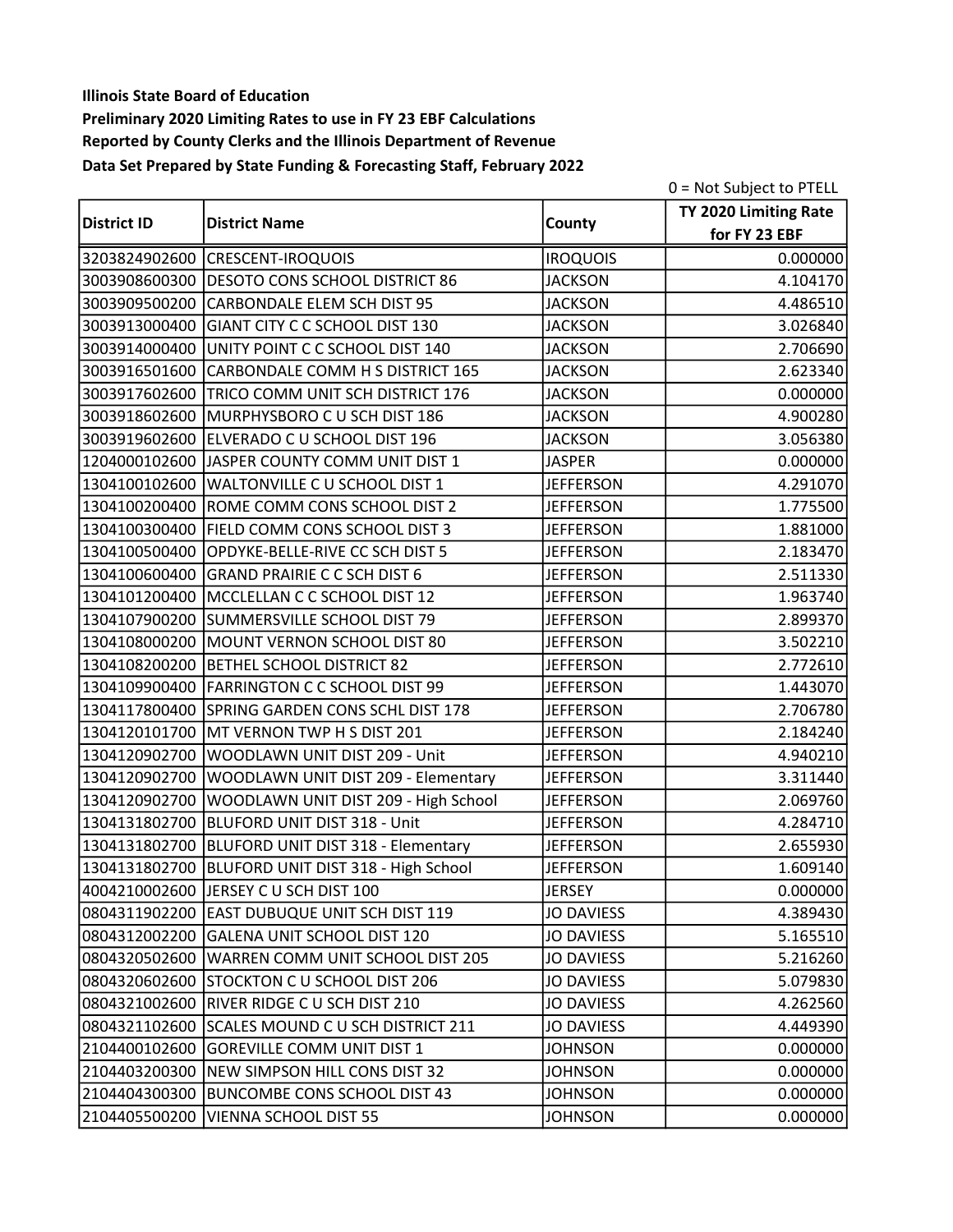|                    |                                                              |                 | 0 = Not Subject to PTELL |
|--------------------|--------------------------------------------------------------|-----------------|--------------------------|
|                    |                                                              |                 | TY 2020 Limiting Rate    |
| <b>District ID</b> | <b>District Name</b>                                         | County          | for FY 23 EBF            |
|                    | 2104406400200 CYPRESS SCHOOL DIST 64                         | <b>JOHNSON</b>  | 0.000000                 |
|                    | 2104413301700 VIENNA H S DISTRICT 133                        | <b>JOHNSON</b>  | 0.000000                 |
|                    | 3104504602200 SCHOOL DISTRICT 46 - Uses Cook Rates           | <b>KANE</b>     | 5.429000                 |
|                    | 3104510102200 BATAVIA UNIT SCHOOL DIST 101                   | <b>KANE</b>     | 5.353090                 |
|                    | 3104512902200 AURORA WEST UNIT SCHOOL DIST 129               | <b>KANE</b>     | 4.671360                 |
|                    | 3104513102200 AURORA EAST UNIT SCHOOL DIST 131               | <b>KANE</b>     | 3.722810                 |
|                    | 3104530002600 COMM UNIT SCH DIST 300                         | <b>KANE</b>     | 4.695480                 |
|                    | 3104530102600 CENTRAL COMM UNIT SCH DIST 301                 | <b>KANE</b>     | 5.748270                 |
|                    | 3104530202600 KANELAND C U SCHOOL DIST 302                   | <b>KANE</b>     | 5.399430                 |
|                    | 3104530302600 ST CHARLES C U SCHOOL DIST 303                 | <b>KANE</b>     | 5.181020                 |
|                    | 3104530402600 GENEVA COMM UNIT SCH DIST 304                  | <b>KANE</b>     | 5.040390                 |
|                    | 3204600102600 MOMENCE COMM UNIT SCH DIST 1                   | KANKAKEE        | 4.024800                 |
|                    | 3204600202600 HERSCHER COMM UNIT SCH DIST 2                  | KANKAKEE        | 0.000000                 |
|                    | 3204600502600 MANTENO COMM UNIT SCH DIST 5                   | <b>KANKAKEE</b> | 4.772900                 |
|                    | 3204600602600 GRANT PARK C U SCHOOL DIST 6                   | <b>KANKAKEE</b> | 4.622700                 |
|                    | 3204605300200 BOURBONNAIS SCHOOL DIST 53                     | <b>KANKAKEE</b> | 3.075200                 |
|                    | 3204606100200   BRADLEY SCHOOL DIST 61                       | KANKAKEE        | 4.135700                 |
|                    | 3204611102500 KANKAKEE SCHOOL DIST 111                       | KANKAKEE        | 5.076000                 |
|                    | 3204625600400 ST ANNE C C SCHOOL DIST 256                    | <b>KANKAKEE</b> | 0.000000                 |
|                    | 3204625800400 ST GEORGE C C SCHOOL DIST 258                  | KANKAKEE        | 2.867500                 |
|                    | 3204625900400 PEMBROKE C C SCHOOL DISTRICT 259               | <b>KANKAKEE</b> | 0.000000                 |
|                    | 3204630201600 ST ANNE COMM H S DIST 302                      | KANKAKEE        | 0.000000                 |
|                    | 3204630701600 BRADLEY BOURBONNAIS C HS D 307                 | KANKAKEE        | 2.009300                 |
|                    | 2404701801600 NEWARK COMM H S DIST 18                        | <b>KENDALL</b>  | 0.000000                 |
|                    | 2404706600400 NEWARK COMM CONS SCH DIST 66                   | KENDALL         | 2.872900                 |
|                    | 2404708802600 PLANO COMM UNIT SCHOOL DIST 88                 | <b>KENDALL</b>  | 6.152950                 |
|                    | 2404709000400 LISBON COMM CONS SCH DIST 90                   | <b>KENDALL</b>  | 0.000000                 |
|                    | 2404711502600 YORKVILLE COMM UNIT SCH DIST 115               | <b>KENDALL</b>  | 6.030570                 |
|                    | 2404730802600 OSWEGO COMM UNIT SCHOOL DIST 308               | <b>KENDALL</b>  | 4.837820                 |
|                    | 3304820202600 KNOXVILLE C U SCHOOL DIST 202                  | <b>KNOX</b>     | 0.000000                 |
|                    | 3304820502600 GALESBURG C U SCHOOL DIST 205                  | <b>KNOX</b>     | 0.000000                 |
| 3304820802600      | R O W V A COMM UNIT SCH DIST 208                             | <b>KNOX</b>     | 0.000000                 |
| 3304821002600      | WILLIAMSFIELD C U S DIST 210                                 | <b>KNOX</b>     | 0.000000                 |
|                    | 3304827602600 ABINGDON - AVON CUSD 276                       | <b>KNOX</b>     | 0.000000                 |
|                    | 3404922002600 BARRINGTON C U SCHOOL DIST 220 - Uses CoolLAKE |                 | 4.362000                 |
| 3404900100200      | WINTHROP HARBOR SCHOOL DIST 1                                | LAKE            | 4.231480                 |
|                    | 3404900300400 BEACH PARK C C SCHOOL DIST 3                   | LAKE            | 4.540150                 |
|                    | 3404900600200 ZION ELEMENTARY SCHOOL DISTRICT 6              | LAKE            | 7.741861                 |
|                    | 3404902400400 MILLBURN C C SCHOOL DIST 24                    | LAKE            | 4.991407                 |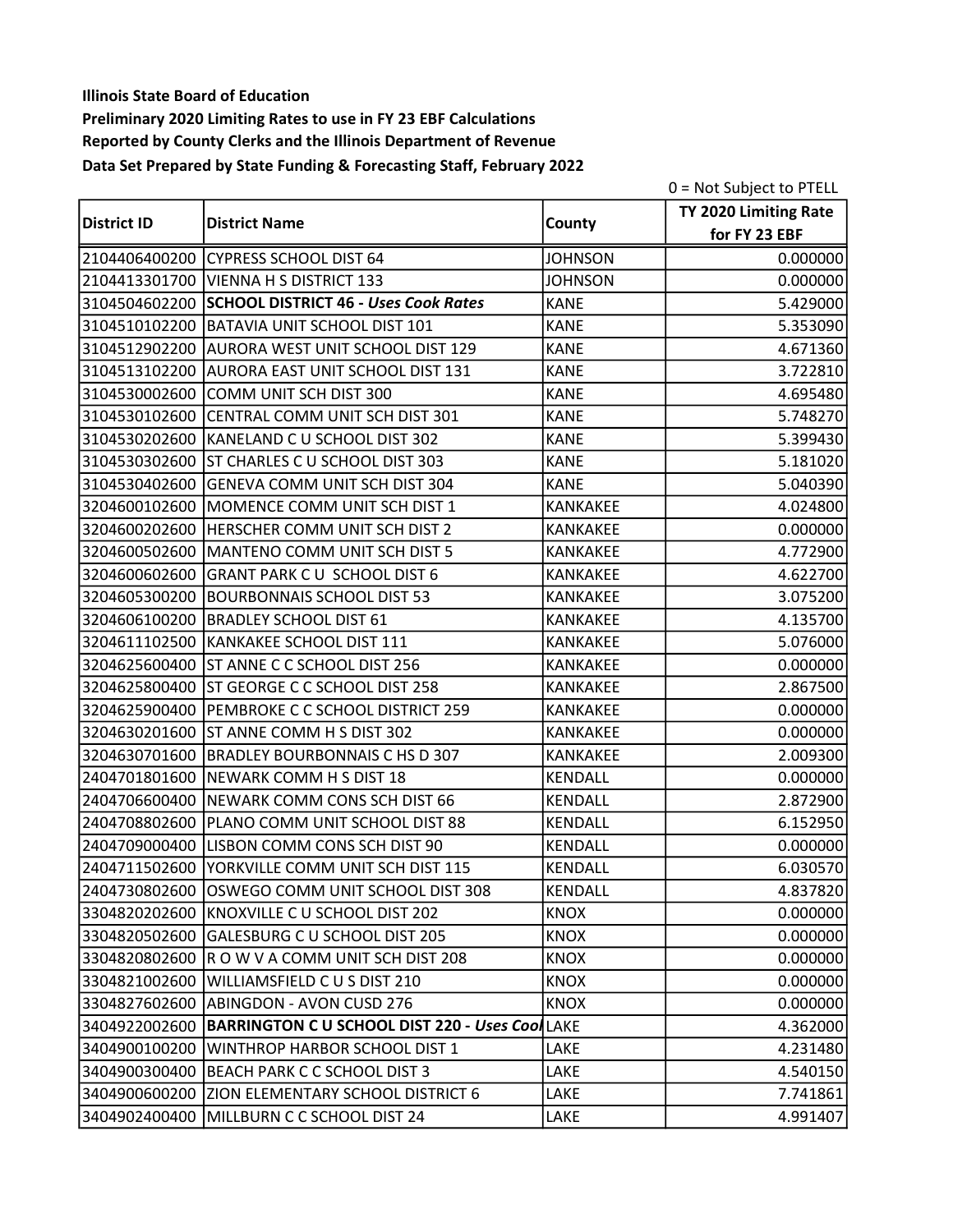|                    |                                                 |        | $0 = Not Subject to PTELL$ |
|--------------------|-------------------------------------------------|--------|----------------------------|
|                    |                                                 |        | TY 2020 Limiting Rate      |
| <b>District ID</b> | <b>District Name</b>                            | County | for FY 23 EBF              |
|                    | 3404903300200 EMMONS SCHOOL DISTRICT 33         | LAKE   | 3.569553                   |
|                    | 3404903400400 ANTIOCH C C SCHOOL DISTRICT 34    | LAKE   | 4.530208                   |
|                    | 3404903600200 GRASS LAKE SCHOOL DIST 36         | LAKE   | 3.866889                   |
|                    | 3404903700200 GAVIN SCHOOL DIST 37              | LAKE   | 3.119042                   |
| 3404903800200      | <b>BIG HOLLOW SCHOOL DIST 38</b>                | LAKE   | 2.743796                   |
|                    | 3404904100400 LAKE VILLA C C SCHOOL DIST 41     | LAKE   | 3.548117                   |
|                    | 3404904600400 GRAYSLAKE C C SCHOOL DISTRICT 46  | LAKE   | 4.120800                   |
|                    | 3404905000400 WOODLAND C C SCHOOL DIST 50       | LAKE   | 4.032627                   |
| 3404905600200      | <b>GURNEE SCHOOL DIST 56</b>                    | LAKE   | 4.035358                   |
| 3404906002600      | WAUKEGAN C U SCHOOL DIST 60                     | LAKE   | 5.581699                   |
|                    | 3404906500200 LAKE BLUFF ELEM SCHOOL DIST 65    | LAKE   | 2.375865                   |
|                    | 3404906700500 LAKE FOREST SCHOOL DIST 67        | LAKE   | 1.529700                   |
|                    | 3404906800200 OAK GROVE SCHOOL DIST 68          | LAKE   | 2.837307                   |
|                    | 3404907000200 LIBERTYVILLE SCHOOL DIST 70       | LAKE   | 2.865543                   |
|                    | 3404907200200 RONDOUT SCHOOL DIST 72            | LAKE   | 1.656585                   |
|                    | 3404907300400   HAWTHORN C C SCHOOL DIST 73     | LAKE   | 3.271472                   |
|                    | 3404907500200 MUNDELEIN ELEM SCHOOL DIST 75     | LAKE   | 4.201315                   |
|                    | 3404907600200   DIAMOND LAKE SCHOOL DIST 76     | LAKE   | 4.301639                   |
|                    | 3404907900200 FREMONT SCHOOL DIST 79            | LAKE   | 2.892423                   |
|                    | 3404909502600 LAKE ZURICH C U SCH DIST 95       | LAKE   | 4.678155                   |
|                    | 3404909600400 KILDEER COUNTRYSIDE C C S DIST 96 | LAKE   | 3.935956                   |
|                    | 3404910200400 APTAKISIC-TRIPP C C S DIST 102    | LAKE   | 3.452801                   |
|                    | 3404910300200 LINCOLNSHIRE-PRAIRIEVIEW S D 103  | LAKE   | 3.040709                   |
|                    | 3404910600200 BANNOCKBURN SCHOOL DIST 106       | LAKE   | 2.606895                   |
|                    | 3404910900200 DEERFIELD SCHOOL DIST 109         | LAKE   | 3.292237                   |
|                    | 3404911200200 NORTH SHORE SD 112                | LAKE   | 3.201504                   |
|                    | 3404911301700 TOWNSHIP HIGH SCHOOL DIST 113     | LAKE   | 2.251937                   |
|                    | 3404911400200 FOX LAKE GRADE SCHOOL DIST 114    | LAKE   | 3.638978                   |
|                    | 3404911501600 LAKE FOREST COMM H S DISTRICT 115 | LAKE   | 1.315789                   |
|                    | 3404911602600 ROUND LAKE AREA SCHS - DIST 116   | LAKE   | 6.418457                   |
|                    | 3404911701600 ANTIOCH COMM HIGH SCH DIST 117    | LAKE   | 3.085353                   |
| 3404911802600      | WAUCONDA COMM UNIT S DIST 118                   | LAKE   | 5.426466                   |
|                    | 3404912001300 MUNDELEIN CONS HIGH SCH DIST 120  | LAKE   | 2.273942                   |
| 3404912101700      | WARREN TWP HIGH SCH DIST 121                    | LAKE   | 2.044864                   |
|                    | 3404912401600 GRANT COMM H S DISTRICT 124       | LAKE   | 2.357558                   |
|                    | 3404912501300 ADLAI E STEVENSON DIST 125        | LAKE   | 2.873754                   |
|                    | 3404912601700 ZION-BENTON TWP H S DIST 126      | LAKE   | 4.281817                   |
| 3404912701600      | GRAYSLAKE COMM HIGH SCH DIST 127                | LAKE   | 3.670033                   |
|                    | 3404912801600  LIBERTYVILLE COMM H SCH DIST 128 | LAKE   | 2.597543                   |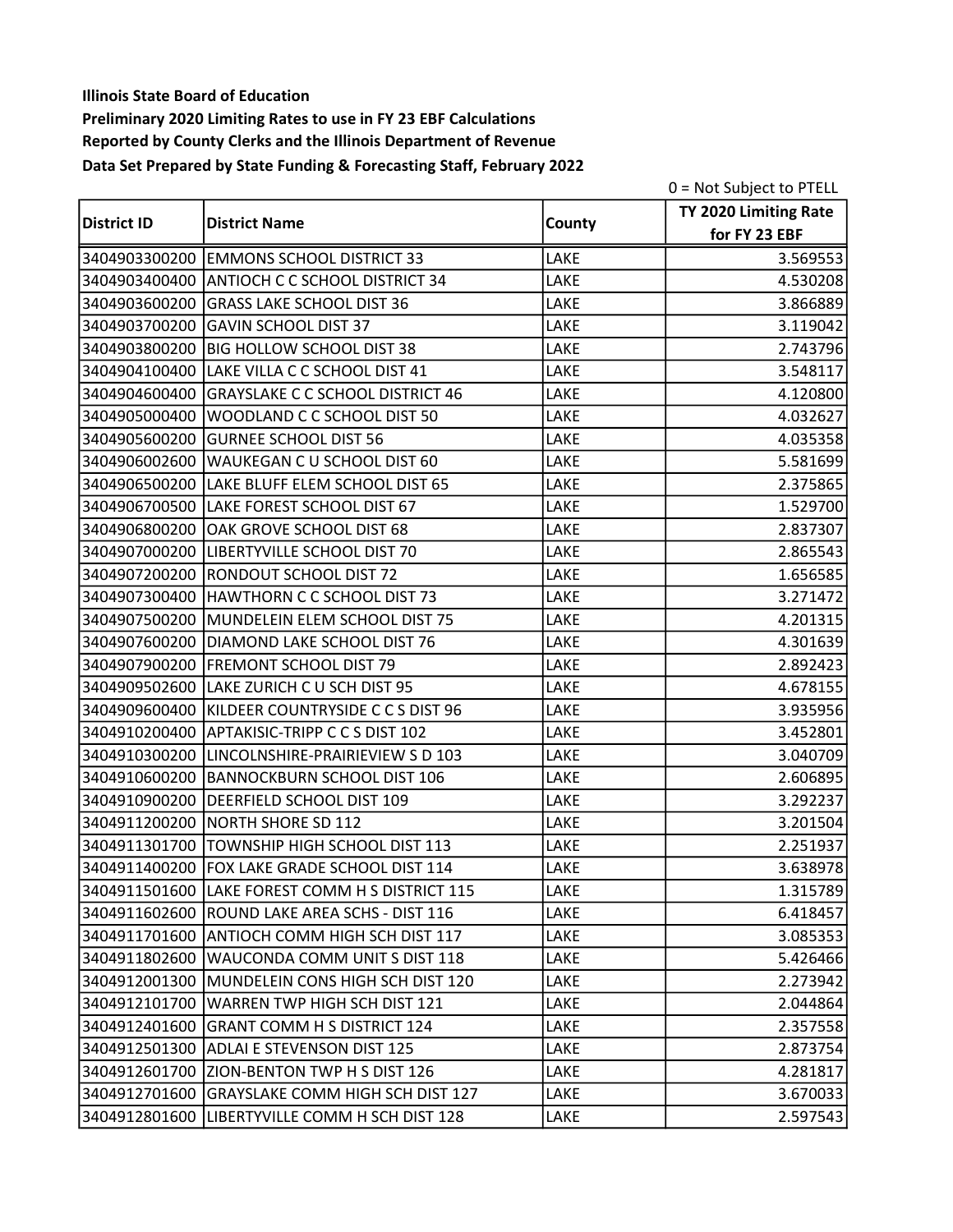|                    |                                                        |                   | 0 = Not Subject to PTELL |
|--------------------|--------------------------------------------------------|-------------------|--------------------------|
| <b>District ID</b> | <b>District Name</b>                                   |                   | TY 2020 Limiting Rate    |
|                    |                                                        | County            | for FY 23 EBF            |
|                    | 3404918702600 NORTH CHICAGO SCHOOL DIST 187            | LAKE              | 6.678835                 |
|                    | 3505000102600 LELAND COMM UNIT SCH DIST 1              | LASALLE           | 0.000000                 |
|                    | 3505000202600 COMMUNITY UNIT SCH DIST 2                | LASALLE           | 0.000000                 |
|                    | 3505000902600 EARLVILLE COMM UNIT SCH DIST 9           | LASALLE           | 0.000000                 |
|                    | 3505001750400 DIMMICK CONSOLIDATED UNIT 175            | LASALLE           | 0.000000                 |
|                    | 3505004001700 STREATOR TWP H S DIST 40                 | LASALLE           | 0.000000                 |
|                    | 3505004400200 STREATOR ELEM SCHOOL DIST 44             | LASALLE           | 0.000000                 |
|                    | 3505006500400 Allen Otter Creek CCSD 65                | LASALLE           | 0.000000                 |
|                    | 3505007900400 TONICA COMM CONS SCH DIST 79             | LASALLE           | 0.000000                 |
| 3505008200400      | DEER PARK C C SCHOOL DIST 82                           | LASALLE           | 0.000000                 |
|                    | 3505009500400 GRAND RIDGE C C SCHOOL DIST 95           | LASALLE           | 0.000000                 |
|                    | 3505012001700 LA SALLE-PERU TWP H S D 120              | LASALLE           | 0.000000                 |
|                    | 3505012200200 LASALLE ELEM SCHOOL DIST 122             | LASALLE           | 0.000000                 |
|                    | 3505012400200 PERU ELEM SCHOOL DISTRICT 124            | LASALLE           | 0.000000                 |
| 3505012500200      | OGLESBY ELEM SCH DIST 125                              | LASALLE           | 0.000000                 |
|                    | 3505014001700 OTTAWA TWP H S DIST 140                  | LASALLE           | 0.000000                 |
|                    | 3505014100200 OTTAWA ELEM SCHOOL DIST 141              | LASALLE           | 0.000000                 |
|                    | 3505015000200   MARSEILLES ELEM SCHOOL DIST 150        | LASALLE           | 0.000000                 |
| 3505016001700      | SENECA TWP H S DIST 160                                | LASALLE           | 0.000000                 |
| 3505017000400      | <b>SENECA COMM CONS SCH DIST 170</b>                   | LASALLE           | 0.000000                 |
| 3505018500400      | WALTHAM C C SCHOOL DIST 185                            | LASALLE           | 0.000000                 |
| 3505019500400      | <b>WALLACE C C SCHOOL DIST 195</b>                     | LASALLE           | 0.000000                 |
|                    | 3505021000400 MILLER TWP CC SCH DIST 210               | LASALLE           | 0.000000                 |
|                    | 3505023000400 RUTLAND C C SCHOOL DIST 230              | LASALLE           | 0.000000                 |
|                    | 3505028001700 MENDOTA TWP H S DIST 280                 | LASALLE           | 0.000000                 |
|                    | 3505028900400 MENDOTA C C SCHOOL DIST 289              | LASALLE           | 0.000000                 |
|                    | 3505042502600 LOSTANT COMM UNIT SCH DIST 425           | LASALLE           | 0.000000                 |
|                    | 1205101002600 RED HILL C U SCHOOL DIST 10              | <b>LAWRENCE</b>   | 0.000000                 |
|                    | 1205102002600 LAWRENCE CO C U DISTRICT 20              | LAWRENCE          | 0.000000                 |
|                    | 4705217002200 DIXON UNIT SCHOOL DIST 170               | <b>LEE</b>        | 0.000000                 |
|                    | 4705222000200 STEWARD ELEM SCHOOL DIST 220             | LEE               | 2.777100                 |
|                    | 4705227102600 PAW PAW CUSD 271                         | <b>LEE</b>        | 5.481500                 |
|                    | 4705227202600 AMBOY COMM UNIT SCHOOL DIST 272          | <b>LEE</b>        | 4.759500                 |
|                    | 4705227502600 ASHTON COMM UNIT SCH DIST 275            | <b>LEE</b>        | 0.000000                 |
| 1705300502600      | WOODLAND C U S DIST 5                                  | <b>LIVINGSTON</b> | 5.784360                 |
| 17053006J2600      | TRI POINT CU SCH DIST 6-J                              | LIVINGSTON        | 0.000000                 |
|                    | 1705300802600 PRAIRIE CENTRAL C U SCHOOL DIST 8        | LIVINGSTON        | 0.000000                 |
|                    | 1705307402700   FLANAGAN-CORNELL UNIT 74 - Elementary  | <b>LIVINGSTON</b> | 3.878290                 |
|                    | 1705307402700   FLANAGAN-CORNELL UNIT 74 - High School | <b>LIVINGSTON</b> | 1.753620                 |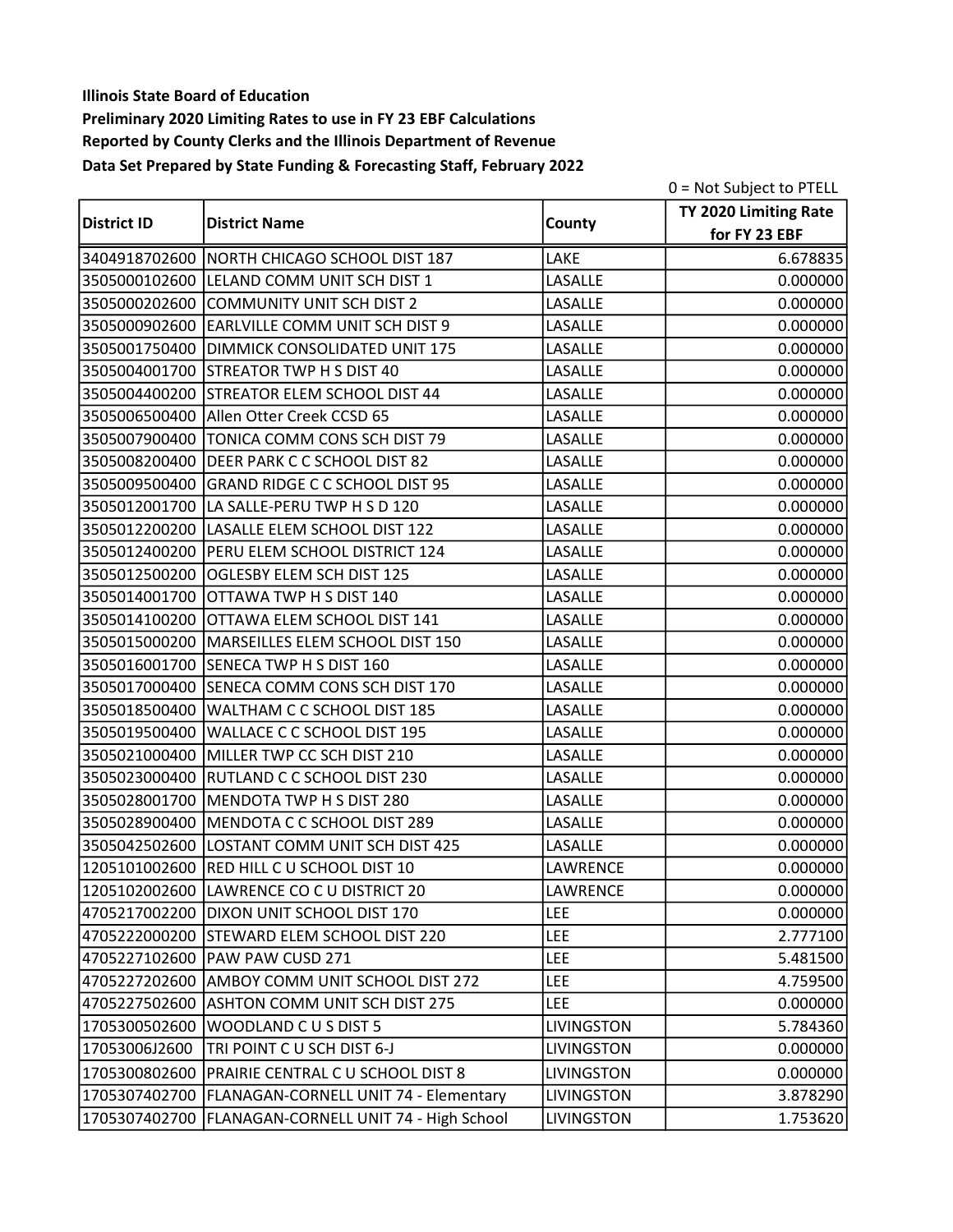|                    |                                                |                   | 0 = Not Subject to PTELL |
|--------------------|------------------------------------------------|-------------------|--------------------------|
| <b>District ID</b> |                                                |                   | TY 2020 Limiting Rate    |
|                    | <b>District Name</b>                           | County            | for FY 23 EBF            |
|                    | 1705309001700 PONTIAC TWP H S DIST 90          | <b>LIVINGSTON</b> | 2.446780                 |
|                    | 1705323001700 DWIGHT TWP H S DIST 230          | <b>LIVINGSTON</b> | 0.000000                 |
|                    | 1705323200200 DWIGHT COMMON SCHOOL DIST 232    | <b>LIVINGSTON</b> | 0.000000                 |
|                    | 1705342500400 ROOKS CREEK C C SCH DIST 425     | <b>LIVINGSTON</b> | 3.432090                 |
| 1705342600400      | CORNELL C C SCH DIST 426                       | <b>LIVINGSTON</b> | 4.050390                 |
|                    | 1705342900400 PONTIAC C C SCHOOL DIST 429      | <b>LIVINGSTON</b> | 3.488410                 |
|                    | 1705343500400 ODELL COMM CONS SCHOOL DIST 435  | <b>LIVINGSTON</b> | 3.113880                 |
|                    | 1705343800400 SAUNEMIN C CONSOL SCH DIST 438   | <b>LIVINGSTON</b> | 3.695940                 |
|                    | 1705402102600 HARTSBURG EMDEN C U S DIST 21    | <b>LOGAN</b>      | 4.902680                 |
| 1705402302600      | MT PULASKI COMM UNIT DIST 23                   | <b>LOGAN</b>      | 0.000000                 |
|                    | 1705402700200 LINCOLN ELEM SCHOOL DIST 27      | <b>LOGAN</b>      | 3.557110                 |
|                    | 1705406100400 CHESTER-EAST LINCOLN CCS DIST 61 | <b>LOGAN</b>      | 0.000000                 |
|                    | 1705408800200 NEW HOLLAND-MIDDLETOWN E DIST 88 | <b>LOGAN</b>      | 0.000000                 |
| 1705409200400      | WEST LINCOLN-BROADWELL E S D #92               | <b>LOGAN</b>      | 2.002690                 |
| 1705440401600      | LINCOLN COMM H S DIST 404                      | <b>LOGAN</b>      | 0.000000                 |
|                    | 3905500102600 ARGENTA-OREANA COMM UNIT SCH D 1 | <b>MACON</b>      | 0.000000                 |
| 3905500202600      | MAROA FORSYTH C U SCH DIST 2                   | <b>MACON</b>      | 0.000000                 |
|                    | 3905500302600 MT ZION COMM UNIT SCH DIST 3     | <b>MACON</b>      | 0.000000                 |
| 3905500902600      | SANGAMON VALLEY CUSD 9                         | <b>MACON</b>      | 0.000000                 |
| 3905501102600      | WARRENSBURG-LATHAM C U DIST 11                 | <b>MACON</b>      | 0.000000                 |
| 3905501502600      | MERIDIAN COMM UNIT SCH DIST 15                 | <b>MACON</b>      | 0.000000                 |
| 3905506102500      | DECATUR SCHOOL DISTRICT 61                     | <b>MACON</b>      | 0.000000                 |
| 4005600102600      | CARLINVILLE C U SCHOOL DIST 1                  | <b>MACOUPIN</b>   | 3.023810                 |
| 4005600202600      | NORTHWESTERN C U SCH DIST 2                    | <b>MACOUPIN</b>   | 3.742010                 |
|                    | 4005600502600 MOUNT OLIVE C U SCHOOL DIST 5    | <b>MACOUPIN</b>   | 0.000000                 |
|                    | 4005600602600 STAUNTON COMM UNIT SCH DIST 6    | <b>MACOUPIN</b>   | 2.932500                 |
| 4005600702600      | GILLESPIE COMM UNIT SCH DIST 7                 | MACOUPIN          | 2.778950                 |
|                    | 4005600802600 BUNKER HILL C U SCHOOL DIST 8    | <b>MACOUPIN</b>   | 3.730490                 |
|                    | 4005600902600 SOUTHWESTERN C U SCH DIST 9      | <b>MACOUPIN</b>   | 3.706890                 |
|                    | 4005603402600 NORTH MAC CUSD 34                | <b>MACOUPIN</b>   | 0.000000                 |
|                    | 4105700102600 ROXANA COMM UNIT SCHOOL DIST 1   | <b>MADISON</b>    | 0.000000                 |
| 4105700202600      | TRIAD COMM UNIT SCHOOL DIST 2                  | <b>MADISON</b>    | 0.000000                 |
| 4105700302600      | VENICE COMM UNIT SCHOOL DIST 3                 | <b>MADISON</b>    | 0.000000                 |
| 4105700502600      | HIGHLAND COMM UNIT SCH DIST 5                  | <b>MADISON</b>    | 0.000000                 |
| 4105700702600      | EDWARDSVILLE C U SCHOOL DIST 7                 | <b>MADISON</b>    | 0.000000                 |
| 4105700802600      | BETHALTO C U SCHOOL DIST 8                     | <b>MADISON</b>    | 0.000000                 |
| 4105700902600      | GRANITE CITY C U SCHOOL DIST 9                 | <b>MADISON</b>    | 0.000000                 |
| 4105701002600      | COLLINSVILLE C U SCH DIST 10                   | <b>MADISON</b>    | 0.000000                 |
|                    | 4105701102600 ALTON COMM UNIT SCHOOL DIST 11   | <b>MADISON</b>    | 0.000000                 |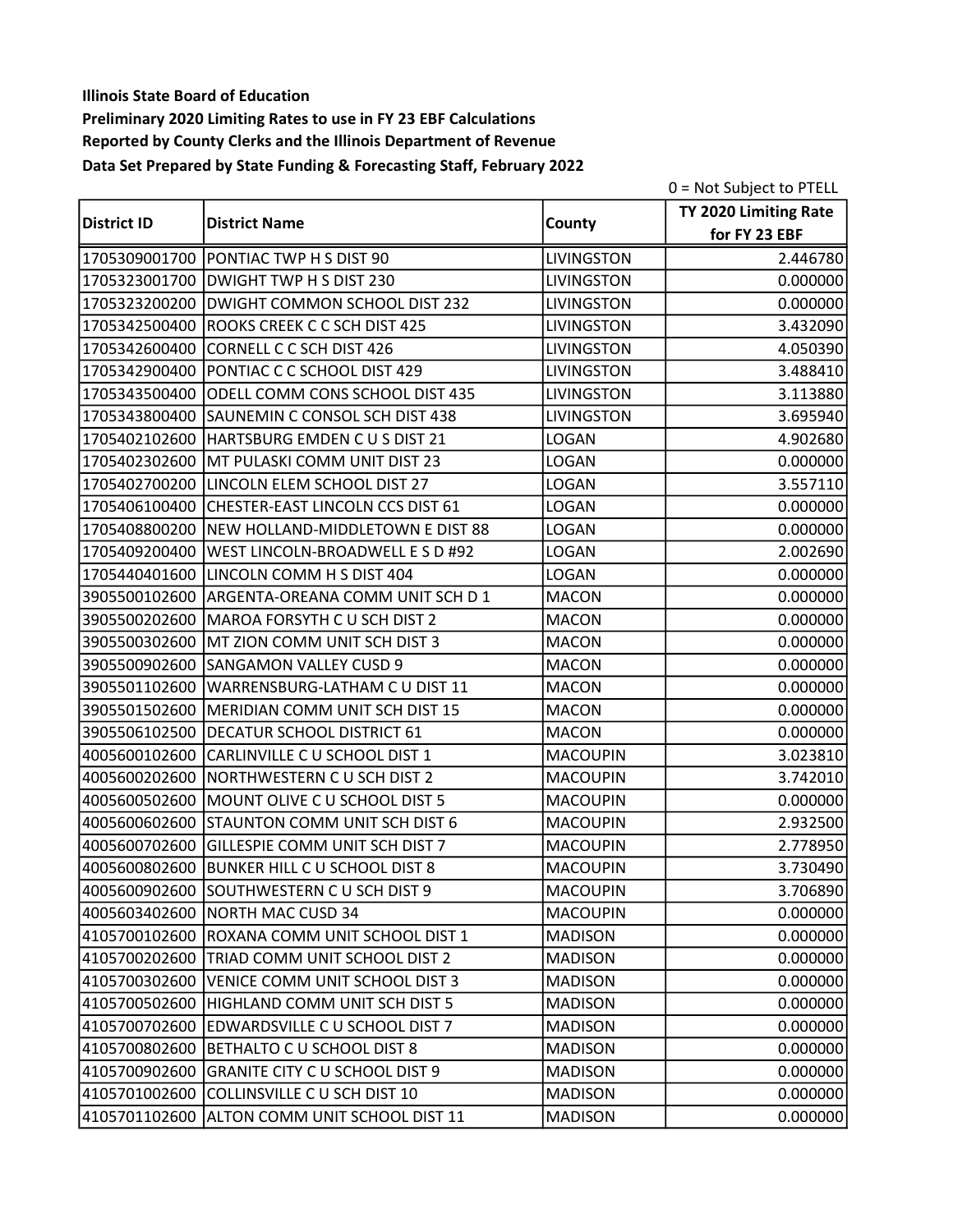|                    |                                                 |                  | 0 = Not Subject to PTELL |
|--------------------|-------------------------------------------------|------------------|--------------------------|
|                    |                                                 |                  | TY 2020 Limiting Rate    |
| <b>District ID</b> | <b>District Name</b>                            | County           | for FY 23 EBF            |
|                    | 4105701202600 MADISON COMM UNIT SCH DIST 12     | <b>MADISON</b>   | 0.000000                 |
|                    | 4105701300200 EAST ALTON SCHOOL DISTRICT 13     | <b>MADISON</b>   | 0.000000                 |
|                    | 4105701401600 EAST ALTON-WOOD RIVER C H S D 14  | <b>MADISON</b>   | 0.000000                 |
| 4105701500300      | WOOD RIVER-HARTFORD ELEM S D 15                 | <b>MADISON</b>   | 0.000000                 |
|                    | 1305800100300 RACCOON CONS SCHOOL DIST 1        | <b>MARION</b>    | 2.112250                 |
|                    | 1305800200300 KELL CONSOLIDATED SCHOOL DIST 2   | <b>MARION</b>    | 2.573790                 |
|                    | 1305800700400   IUKA COMM CONS SCHOOL DIST 7    | <b>MARION</b>    | 2.394560                 |
|                    | 1305801000400 SELMAVILLE C C SCH DIST 10        | <b>MARION</b>    | 2.650470                 |
|                    | 1305810002600 PATOKA COMM UNIT SCH DIST 100     | <b>MARION</b>    | 0.000000                 |
| 1305811100200      | SALEM SCHOOL DIST 111                           | <b>MARION</b>    | 2.258070                 |
|                    | 1305813300200 CENTRAL CITY SCHOOL DIST 133      | <b>MARION</b>    | 1.679830                 |
|                    | 1305813500200 CENTRALIA SCHOOL DIST 135         | <b>MARION</b>    | 0.000000                 |
|                    | 1305820001700 CENTRALIA H S DIST 200            | <b>MARION</b>    | 0.000000                 |
| 1305840102600      | SOUTH CENTRAL COMM UNIT DIST 401                | <b>MARION</b>    | 0.000000                 |
|                    | 1305850102600 SANDOVAL C U SCHOOL DIST 501      | <b>MARION</b>    | 0.000000                 |
|                    | 1305860001600 SALEM COMM H S DIST 600           | <b>MARION</b>    | 1.818860                 |
|                    | 1305872202600 ODIN C U SCHOOL DIST 722          | <b>MARION</b>    | 4.358790                 |
|                    | 3505900502600 HENRY-SENACHWINE CUSD 5           | MARSHALL         | 0.000000                 |
| 3505900702600      | MIDLAND COMMUNITY UNIT DIST 7                   | <b>MARSHALL</b>  | 0.000000                 |
|                    | 5306012602600 HAVANA COMM UNIT SCHOOL DIST 126  | <b>MASON</b>     | 0.000000                 |
|                    | 5306018902600   ILLINI CENTRAL C U SCH DIST 189 | <b>MASON</b>     | 0.000000                 |
|                    | 5306019102600 MIDWEST CENTRAL CUSD 191          | <b>MASON</b>     | 0.000000                 |
|                    | 2106100102600 MASSAC UNIT DISTRICT #1           | <b>MASSAC</b>    | 4.392830                 |
| 2106103802600      | JOPPA-MAPLE GROVE UNIT DIST 38                  | <b>MASSAC</b>    | 5.863080                 |
| 2606210302600      | <b>WEST PRAIRIE</b>                             | <b>MCDONOUGH</b> | 0.000000                 |
|                    | 2606217002600 BUSHNELL PRAIRIE CITY CUS D 170   | <b>MCDONOUGH</b> | 0.000000                 |
|                    | 2606218502600 MACOMB COMM UNIT SCH DIST 185     | <b>MCDONOUGH</b> | 5.978020                 |
|                    | 4406300200300 NIPPERSINK SCHOOL DISTRICT 2      | <b>MCHENRY</b>   | 3.368470                 |
|                    | 4406300300300 FOX RIVER GROVE CONS S D 3        | <b>MCHENRY</b>   | 4.681660                 |
|                    | 4406301202600 JJOHNSBURG C U SCHOOL DIST 12     | <b>MCHENRY</b>   | 4.919450                 |
|                    | 4406301500400 MCHENRY C C SCHOOL DIST 15        | <b>MCHENRY</b>   | 4.590140                 |
|                    | 4406301800400 RILEY C C SCHOOL DIST 18          | <b>MCHENRY</b>   | 3.566630                 |
|                    | 4406301902400 ALDEN HEBRON SCHOOL DIST 19       | <b>MCHENRY</b>   | 5.508750                 |
|                    | 4406302600400 CARY C C SCHOOL DIST 26           | <b>MCHENRY</b>   | 3.328900                 |
|                    | 4406303600200 HARRISON SCHOOL DISTRICT 36       | <b>MCHENRY</b>   | 3.930560                 |
|                    | 4406304600300 PRAIRIE GROVE C SCH DIST 46       | <b>MCHENRY</b>   | 4.515040                 |
|                    | 4406304700400 CRYSTAL LAKE C C SCH DIST 47      | <b>MCHENRY</b>   | 3.868800                 |
|                    | 4406305002600 HARVARD C U SCHOOL DIST 50        | <b>MCHENRY</b>   | 5.377820                 |
|                    | 4406315401600 MARENGO COMM HS DIST 154          | <b>MCHENRY</b>   | 2.237570                 |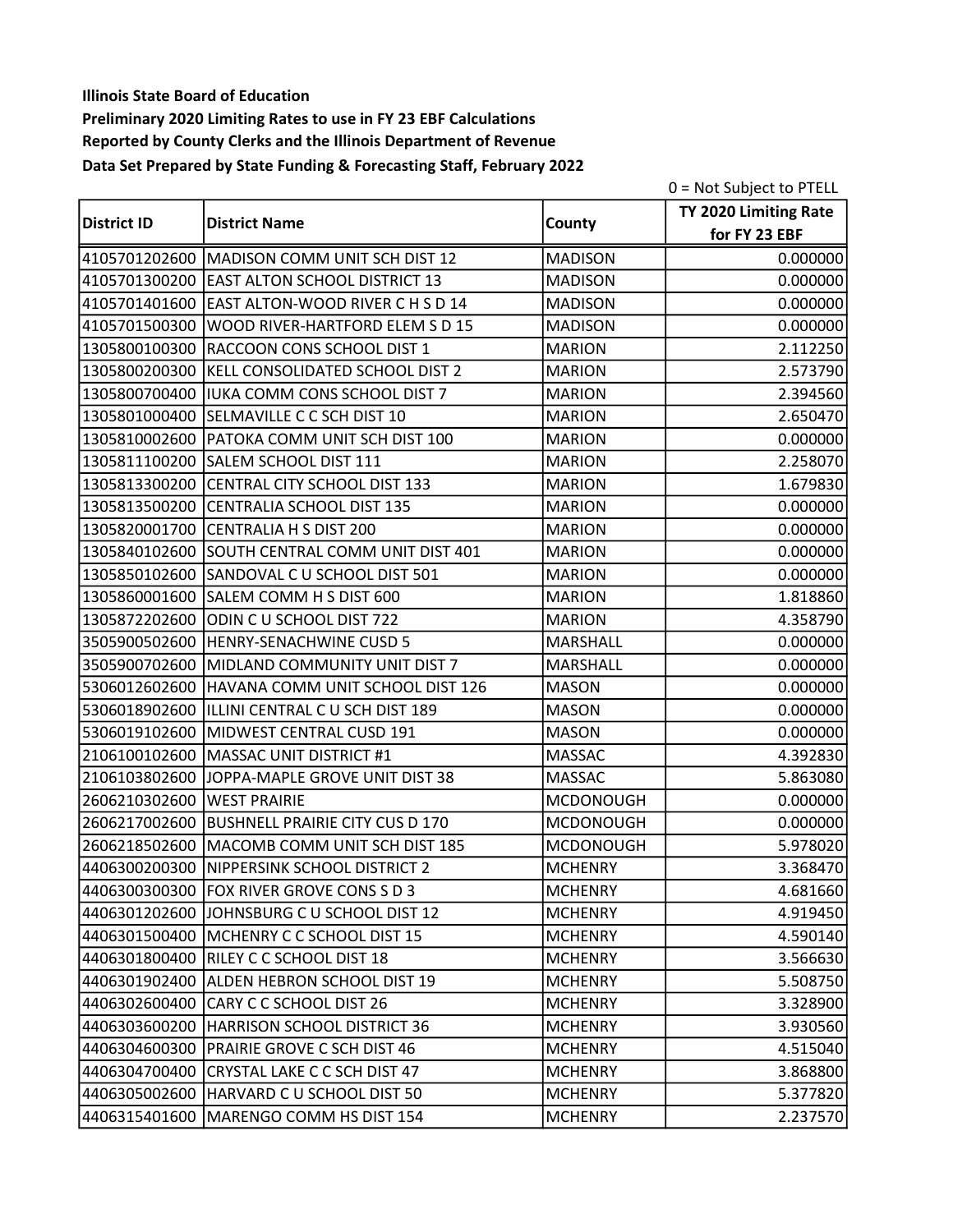|                    |                                                 |                   | 0 = Not Subject to PTELL |
|--------------------|-------------------------------------------------|-------------------|--------------------------|
| <b>District ID</b> |                                                 |                   | TY 2020 Limiting Rate    |
|                    | <b>District Name</b>                            | County            | for FY 23 EBF            |
|                    | 4406315501600 COMMUNITY HIGH SCHOOL DIST 155    | <b>MCHENRY</b>    | 2.506320                 |
|                    | 4406315601600 MCHENRY COMM H S DIST 156         | <b>MCHENRY</b>    | 2.066780                 |
|                    | 4406315701600 RICHMOND-BURTON COMM H SC D 157   | <b>MCHENRY</b>    | 2.736040                 |
|                    | 4406315802200 HUNTLEY CONS SCHOOL DIST 158      | <b>MCHENRY</b>    | 4.595960                 |
| 4406316500300      | MARENGO-UNION ELEM CONS DIST 165                | <b>MCHENRY</b>    | 2.882670                 |
| 4406320002600      | WOODSTOCK C U SCHOOL DIST 200                   | <b>MCHENRY</b>    | 5.714320                 |
| 1706400202600      | LEROY COMMUNITY UNIT SCH DIST 2                 | <b>MCLEAN</b>     | 0.000000                 |
| 1706400302600      | TRI VALLEY C U SCHOOL DISTRICT 3                | <b>MCLEAN</b>     | 0.000000                 |
| 1706400402600      | <b>HEYWORTH C U SCH DIST 4</b>                  | <b>MCLEAN</b>     | 0.000000                 |
| 1706400502600      | MCLEAN COUNTY UNIT DIST NO 5                    | <b>MCLEAN</b>     | 0.000000                 |
|                    | 1706400702600 LEXINGTON C U SCH DIST 7          | <b>MCLEAN</b>     | 0.000000                 |
|                    | 1706401602600 OLYMPIA C U SCHOOL DIST 16        | <b>MCLEAN</b>     | 0.000000                 |
| 1706401902600      | <b>RIDGEVIEW COMM UNIT SCH DIST 19</b>          | <b>MCLEAN</b>     | 0.000000                 |
| 1706408702500      | BLOOMINGTON SCH DIST 87                         | <b>MCLEAN</b>     | 0.000000                 |
| 5106520002600      | <b>GREENVIEW C U SCH DIST 200</b>               | <b>MENARD</b>     | 4.290800                 |
|                    | 5106520202600 PORTA COMM UNIT SCHOOL DIST 202   | <b>MENARD</b>     | 0.000000                 |
|                    | 5106521302600 ATHENS COMM UNIT SCH DIST 213     | <b>MENARD</b>     | 3.953500                 |
|                    | 3306640402600 MERCER COUNTY SD 404              | <b>MERCER</b>     | 0.000000                 |
| 4506700302600      | VALMEYER COMM UNIT SCH DIST 3                   | <b>MONROE</b>     | 3.516630                 |
| 4506700402600      | <b>COLUMBIA COMM UNIT SCH DIST 4</b>            | <b>MONROE</b>     | 0.000000                 |
| 4506700502600      | WATERLOO COMM UNIT SCH DIST 5                   | <b>MONROE</b>     | 0.000000                 |
| 0306800202600      | PANHANDLE COMM UNIT SCH DIST 2                  | <b>MONTGOMERY</b> | 0.000000                 |
| 0306800302600      | HILLSBORO COMM UNIT SCH DIST 3                  | <b>MONTGOMERY</b> | 0.000000                 |
| 0306801202600      | LITCHFIELD C U SCHOOL DIST 12                   | <b>MONTGOMERY</b> | 0.000000                 |
|                    | 0306802202600 NOKOMIS COMM UNIT SCH DIST 22     | <b>MONTGOMERY</b> | 0.000000                 |
|                    | 0106900102600 FRANKLIN C U SCHOOL DISTRICT 1    | <b>MORGAN</b>     | 4.084290                 |
| 0106900602600      | WAVERLY C U SCHOOL DIST 6                       | <b>MORGAN</b>     | 4.409190                 |
|                    | 0106901102600 MEREDOSIA-CHAMBERSBURG CUSD 11    | <b>MORGAN</b>     | 0.000000                 |
|                    | 0106902702600 TRIOPIA C U SCHOOL DISTRICT 27    | <b>MORGAN</b>     | 0.000000                 |
|                    | 0106911702200 JJACKSONVILLE SCHOOL DIST 117     | <b>MORGAN</b>     | 4.875100                 |
|                    | 1107030002600 SULLIVAN C U SCHOOL DIST 300      | <b>MOULTRIE</b>   | 0.000000                 |
|                    | 1107030202600 OKAW Valley CUSD 302              | <b>MOULTRIE</b>   | 0.000000                 |
|                    | 4707114400300 KINGS CONSOLIDATED SCH DIST 144   | <b>OGLE</b>       | 0.000000                 |
|                    | 4707116100400 CRESTON COMM CONS SCHOOL DIST 161 | <b>OGLE</b>       | 0.000000                 |
|                    | 4707121201700 ROCHELLE TWP HIGH SCH DIST 212    | <b>OGLE</b>       | 0.000000                 |
| 4707122002600      | OREGON C U SCHOOL DIST-220                      | OGLE              | 0.000000                 |
|                    | 4707122102600   FORRESTVILLE VALLEY C U S D 221 | OGLE              | 0.000000                 |
|                    | 4707122202600 POLO COMM UNIT SCHOOL DIST 222    | OGLE              | 0.000000                 |
|                    | 4707122302600   MERIDIAN C U SCH DIST 223       | OGLE              | 0.000000                 |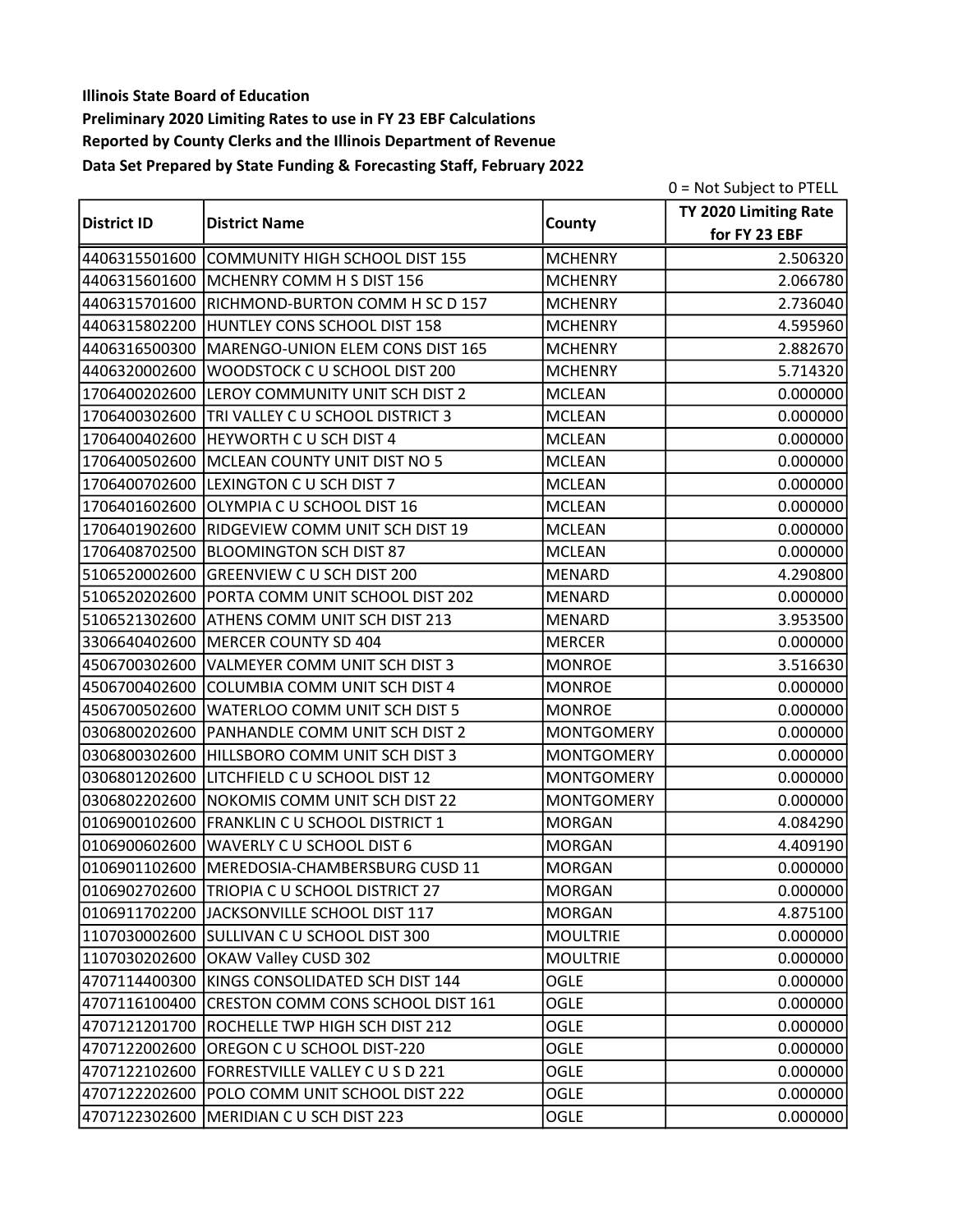|                    |                                                 |               | 0 = Not Subject to PTELL |
|--------------------|-------------------------------------------------|---------------|--------------------------|
|                    |                                                 |               | TY 2020 Limiting Rate    |
| <b>District ID</b> | <b>District Name</b>                            | County        | for FY 23 EBF            |
|                    | 4707122602600 BYRON COMM UNIT SCHOOL DIST 226   | <b>OGLE</b>   | 0.000000                 |
|                    | 4707123100400 ROCHELLE COMM CONS DIST 231       | <b>OGLE</b>   | 0.000000                 |
|                    | 4707126900400 ESWOOD C C DISTRICT 269           | <b>OGLE</b>   | 0.000000                 |
|                    | 4807206200200   PLEASANT VALLEY SCH DIST 62     | <b>PEORIA</b> | 0.000000                 |
|                    | 4807206300200   NORWOOD ELEM SCHOOL DIST 63     | <b>PEORIA</b> | 0.000000                 |
|                    | 4807206600200 BARTONVILLE SCHOOL DIST 66        | <b>PEORIA</b> | 0.000000                 |
|                    | 4807206800200 OAK GROVE SCHOOL DIST 68          | <b>PEORIA</b> | 0.000000                 |
|                    | 4807206900200 PLEASANT HILL SCHOOL DIST 69      | <b>PEORIA</b> | 0.000000                 |
|                    | 4807207000200 MONROE SCHOOL DIST 70             | <b>PEORIA</b> | 0.000000                 |
| 4807215002500      | <b>PEORIA SCHOOL DISTRICT 150</b>               | <b>PEORIA</b> | 0.000000                 |
|                    | 4807226502600 FARMINGTON CENTRAL C U S D 265    | <b>PEORIA</b> | 0.000000                 |
|                    | 4807230902600 BRIMFIELD C U SCHOOL DIST 309     | <b>PEORIA</b> | 0.000000                 |
|                    | 4807231001600 LIMESTONE COMM HIGH SCH DIST 310  | <b>PEORIA</b> | 0.000000                 |
|                    | 4807231600400 LIMESTONE WALTERS C C S DIST 316  | <b>PEORIA</b> | 0.000000                 |
|                    | 4807232102600  IL VALLEY CENTRAL UNIT DIST 321  | <b>PEORIA</b> | 0.000000                 |
|                    | 4807232202600 ELMWOOD C U SCHOOL DISTRICT 322   | <b>PEORIA</b> | 0.000000                 |
|                    | 4807232302600 DUNLAP C U SCHOOL DIST 323        | <b>PEORIA</b> | 0.000000                 |
|                    | 4807232502600 PEORIA HGHTS C U SCH DIST 325     | <b>PEORIA</b> | 0.000000                 |
|                    | 4807232602600 PRINCEVILLE C U SCH DIST 326      | <b>PEORIA</b> | 0.000000                 |
|                    | 4807232702600  ILLINI BLUFFS CU SCH DIST 327    | <b>PEORIA</b> | 0.000000                 |
|                    | 4807232800300 HOLLIS CONS SCHOOL DIST 328       | <b>PEORIA</b> | 0.000000                 |
|                    | 3007300500200 TAMAROA SCHOOL DIST 5             | <b>PERRY</b>  | 0.000000                 |
|                    | 3007305000200 PINCKNEYVILLE SCH DIST 50         | <b>PERRY</b>  | 0.000000                 |
| 3007310101600      | PINCKNEYVILLE COMM H S DIST 101                 | <b>PERRY</b>  | 0.000000                 |
| 3007320400400      | COMMUNITY CONS SCH DIST 204                     | <b>PERRY</b>  | 0.000000                 |
|                    | 3007330002600  DU QUOIN C U SCHOOL DISTRICT 300 | <b>PERRY</b>  | 0.000000                 |
|                    | 1102130502600 ARTHUR C U SCHOOL DIST 305        | <b>PIATT</b>  | 0.000000                 |
|                    | 3907400502600 BEMENT COMM UNIT SCHOOL DIST 5    | <b>PIATT</b>  | 0.000000                 |
|                    | 3907402502600 MONTICELLO C U SCHOOL DIST 25     | <b>PIATT</b>  | 0.000000                 |
|                    | 3907405702600 DELAND-WELDON C U SCH DIST 57     | <b>PIATT</b>  | 0.000000                 |
|                    | 3907410002600 CERRO GORDO C U SCHOOL DIST 100   | <b>PIATT</b>  | 0.000000                 |
| 0107500302600      | PLEASANT HILL C U SCH DIST 3                    | <b>PIKE</b>   | 0.000000                 |
| 0107500402600      | <b>GRIGGSVILLE-PERRY C U SCH DIST 4</b>         | <b>PIKE</b>   | 0.000000                 |
|                    | 0107501002600 PIKELAND C U SCH DIST 10          | <b>PIKE</b>   | 0.000000                 |
|                    | 0107501202600   WESTERN CUSD 12                 | <b>PIKE</b>   | 0.000000                 |
|                    | 2007600102600 POPE CO COMM UNIT DIST 1          | <b>POPE</b>   | 0.000000                 |
|                    | 3007710002600 CENTURY COMM UNIT SCH DIST 100    | PULASKI       | 0.000000                 |
|                    | 3007710102600 MERIDIAN C U SCH DISTRICT 101     | PULASKI       | 0.000000                 |
|                    | 3507853502600 PUTNAM CO C U SCHOOL DIST 535     | <b>PUTNAM</b> | 0.000000                 |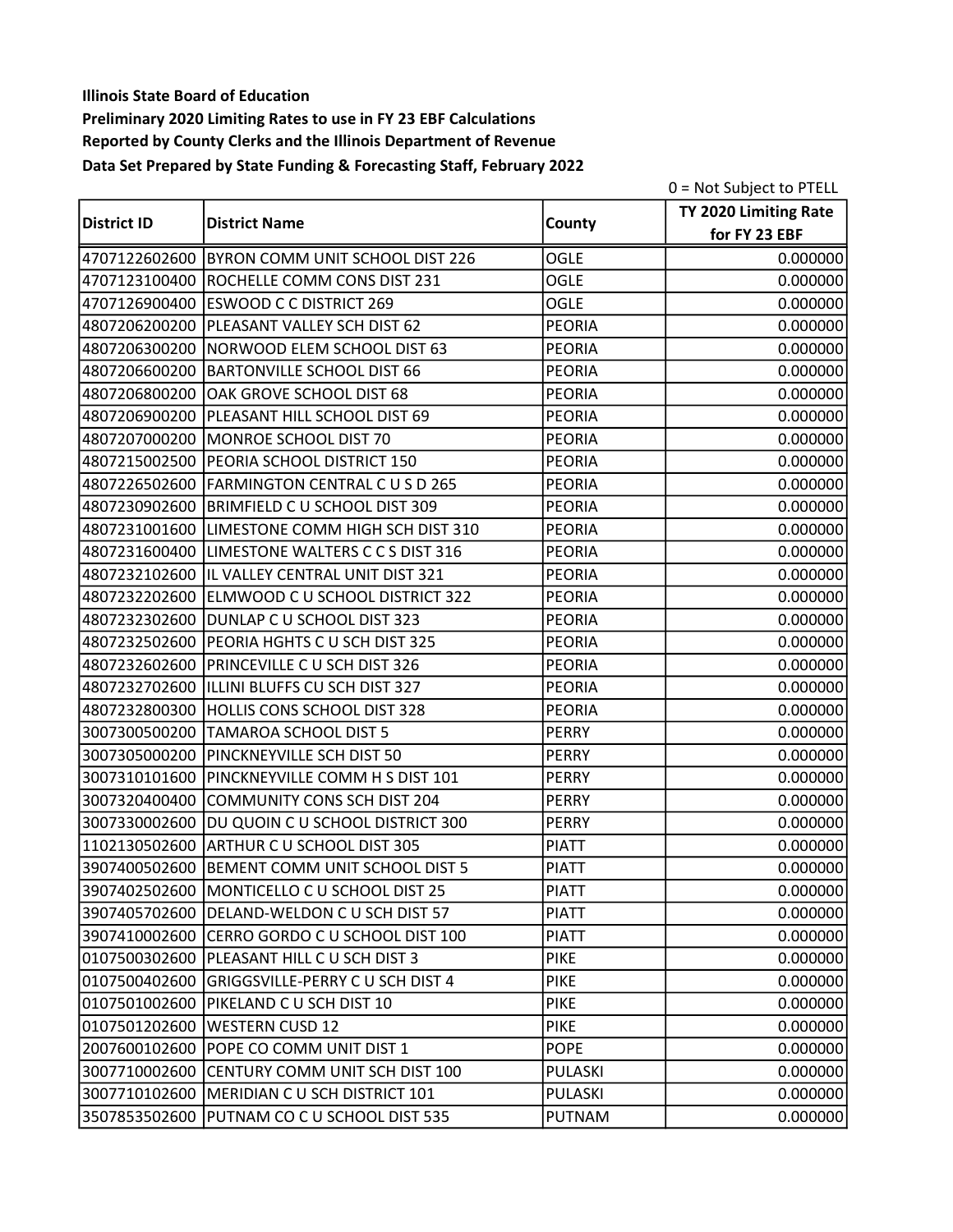|                    |                                                 |                    | 0 = Not Subject to PTELL |
|--------------------|-------------------------------------------------|--------------------|--------------------------|
| <b>District ID</b> |                                                 |                    | TY 2020 Limiting Rate    |
|                    | <b>District Name</b>                            | County             | for FY 23 EBF            |
|                    | 4507900102200 COULTERVILLE UNIT SCHOOL DIST 1   | <b>RANDOLPH</b>    | 0.000000                 |
|                    | 4507912201900 CHESTER N H SCHOOL DIST 122       | <b>RANDOLPH</b>    | 1.227180                 |
|                    | 4507913202600 RED BUD C U SCHOOL DIST 132       | <b>RANDOLPH</b>    | 0.000000                 |
|                    | 4507913400400 PRAIRIE DU ROCHER C C S D 134     | <b>RANDOLPH</b>    | 2.566860                 |
|                    | 4507913802600 STEELEVILLE C U SCH DIST 138      | <b>RANDOLPH</b>    | 3.396160                 |
|                    | 4507913902600 CHESTER COMM UNIT SCH DIST 139    | RANDOLPH           | 2.769800                 |
|                    | 4507914002600 SPARTA C U SCHOOL DIST 140        | <b>RANDOLPH</b>    | 3.597920                 |
|                    | 1208000102600 EAST RICHLAND C U SCH DIST 1      | RICHLAND           | 0.000000                 |
|                    | 4908102900200 HAMPTON SCHOOL DISTRICT 29        | <b>ROCK ISLAND</b> | 0.000000                 |
| 4908103001700      | UNITED TWP HS DISTRICT 30                       | <b>ROCK ISLAND</b> | 0.000000                 |
|                    | 4908103400200 SILVIS SCHOOL DISTRICT 34         | <b>ROCK ISLAND</b> | 0.000000                 |
|                    | 4908103600200 CARBON CLIFF-BARSTOW SCH DIST 36  | <b>ROCK ISLAND</b> | 0.000000                 |
|                    | 4908103700200 EAST MOLINE SCHOOL DISTRICT 37    | <b>ROCK ISLAND</b> | 0.000000                 |
| 4908104002200      | MOLINE UNIT SCHOOL DISTRICT 40                  | <b>ROCK ISLAND</b> | 0.000000                 |
| 4908104102500      | <b>ROCK ISLAND SCHOOL DISTRICT 41</b>           | <b>ROCK ISLAND</b> | 0.000000                 |
|                    | 4908110002600 RIVERDALE C U SCHOOL DIST 100     | <b>ROCK ISLAND</b> | 0.000000                 |
|                    | 4908120002600 SHERRARD COMM UNIT SCH DIST 200   | <b>ROCK ISLAND</b> | 0.000000                 |
|                    | 4908130002600 ROCKRIDGE C U SCHOOL DIST 300     | <b>ROCK ISLAND</b> | 0.000000                 |
| 2008300102600      | GALATIA C U SCHOOL DIST 1                       | SALINE             | 0.000000                 |
| 2008300202600      | <b>CARRIER MILLS-STONEFORT CUSD 2</b>           | <b>SALINE</b>      | 0.000000                 |
| 2008300302600      | HARRISBURG C U SCHOOL DIST 3                    | SALINE             | 0.000000                 |
| 2008300402600      | ELDORADO COMM UNIT DISTRICT 4                   | SALINE             | 0.000000                 |
| 5108400102600      | TRI CITY COMM UNIT SCH DIST 1                   | SANGAMON           | 3.959677                 |
| 51084003A2600      | ROCHESTER COMM UNIT SCH DIST 3A                 | SANGAMON           | 3.678359                 |
|                    | 5108400502600 BALL CHATHAM C U SCHOOL DIST 5    | SANGAMON           | 3.939650                 |
|                    | 5108400802600 PLEASANT PLAINS C U SCHOOL DIST 8 | SANGAMON           | 4.847460                 |
|                    | 5108401002600 AUBURN COMM UNIT SCHOOL DIST 10   | SANGAMON           | 3.629355                 |
|                    | 5108401102600 PAWNEE COMM UNIT SCHOOL DIST 11   | SANGAMON           | 0.000000                 |
|                    | 5108401402600 RIVERTON CU SCHOOL DIST 14        | SANGAMON           | 3.865669                 |
|                    | 5108401502600 WILLIAMSVILLE C U SCHOOL DIST 15  | SANGAMON           | 3.715872                 |
|                    | 5108401602600 COMMUNITY UNIT SCHOOL DIST 16     | SANGAMON           | 3.890428                 |
| 5108418602500      | SPRINGFIELD SCHOOL DISTRICT 186                 | SANGAMON           | 5.198419                 |
| 2608500502600      | SCHUYLER-INDUSTRY                               | <b>SCHUYLER</b>    | 0.000000                 |
| 0108600102600      | WINCHESTER C U SCH DIST 1                       | <b>SCOTT</b>       | 0.000000                 |
| 0108600202600      | SCOTT-MORGAN C U SCHOOL DIST 2                  | <b>SCOTT</b>       | 0.000000                 |
| 1108700102600      | WINDSOR COMM UNIT SCH DIST 1                    | <b>SHELBY</b>      | 3.245820                 |
|                    | 11087003A2600 COWDEN-HERRICK CUD 3A             | SHELBY             | 0.000000                 |
|                    | 1108700402600 SHELBYVILLE C U SCHOOL DIST 4     | SHELBY             | 3.949390                 |
|                    | 11087005A2600 STEWARDSON-STRASBURG CU DIST 5A   | SHELBY             | 0.000000                 |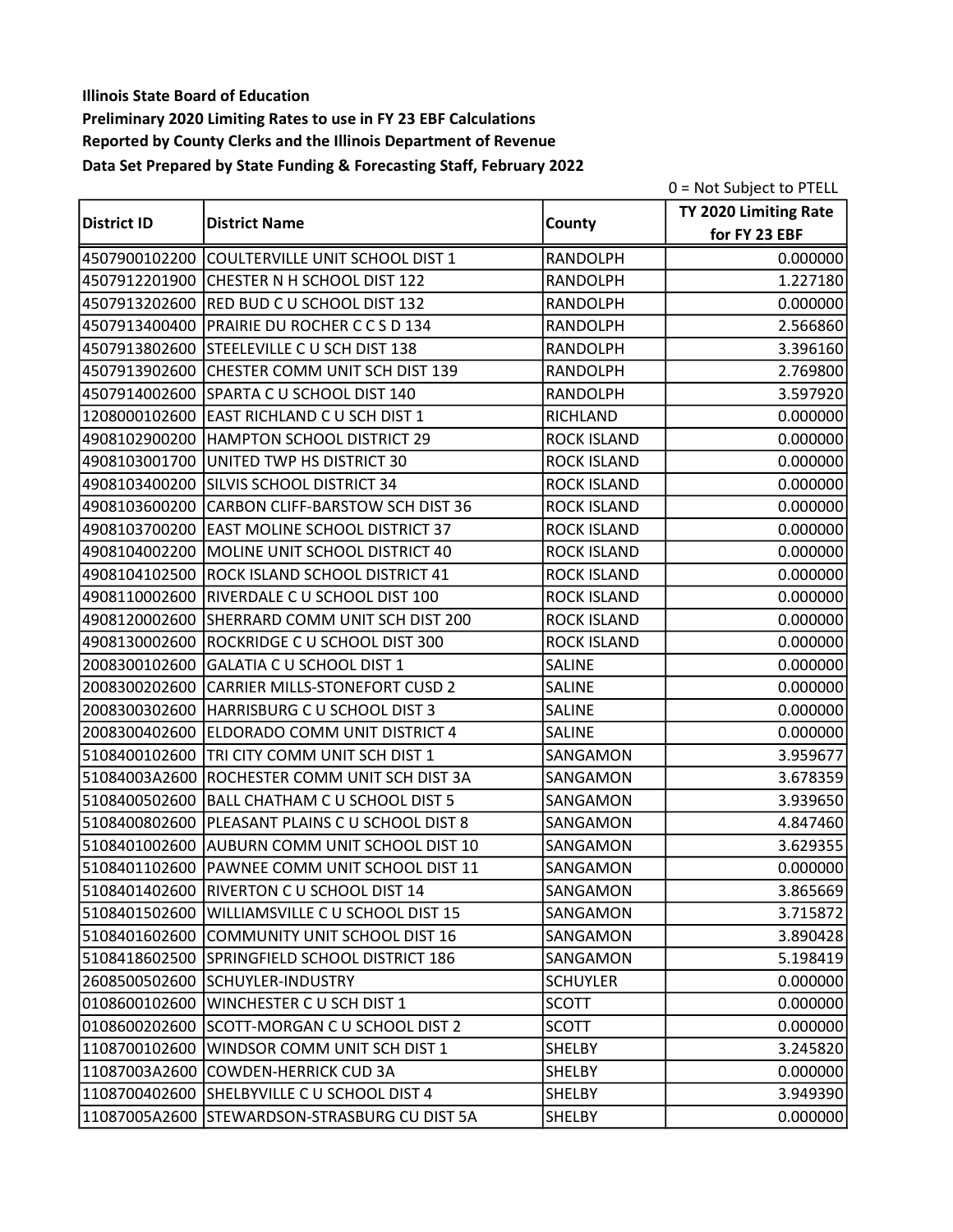|                    |                                               |                   | 0 = Not Subject to PTELL |
|--------------------|-----------------------------------------------|-------------------|--------------------------|
| <b>District ID</b> |                                               |                   | TY 2020 Limiting Rate    |
|                    | <b>District Name</b>                          | County            | for FY 23 EBF            |
|                    | 1108702102600 CENTRAL A & M C U DIST #21      | <b>SHELBY</b>     | 0.000000                 |
|                    | 5008200902600 LEBANON COMM UNIT SCH DIST 9    | <b>ST CLAIR</b>   | 0.000000                 |
|                    | 5008201902600 MASCOUTAH C U DISTRICT 19       | <b>ST CLAIR</b>   | 0.000000                 |
|                    | 5008203000300 ST LIBORY CONS SCH DIST 30      | <b>ST CLAIR</b>   | 0.000000                 |
|                    | 5008204002600   MARISSA C U SCH DIST 40       | <b>ST CLAIR</b>   | 0.000000                 |
|                    | 5008206002600 NEW ATHENS C U SCHOOL DIST 60   | <b>ST CLAIR</b>   | 0.000000                 |
|                    | 5008207000400 FREEBURG C C SCHOOL DIST 70     | <b>ST CLAIR</b>   | 0.000000                 |
|                    | 5008207701600 FREEBURG COMM H S DIST 77       | <b>ST CLAIR</b>   | 0.000000                 |
| 5008208500200      | SHILOH VILLAGE SCHOOL DIST 85                 | <b>ST CLAIR</b>   | 0.000000                 |
| 5008209000400      | O FALLON C C SCHOOL DIST 90                   | <b>ST CLAIR</b>   | 0.000000                 |
|                    | 5008210400200 CENTRAL SCHOOL DIST 104         | <b>ST CLAIR</b>   | 0.000000                 |
|                    | 5008210500200 PONTIAC-W HOLLIDAY SCH DIST 105 | <b>ST CLAIR</b>   | 0.000000                 |
| 5008211000400      | GRANT COMM CONS SCH DIST 110                  | <b>ST CLAIR</b>   | 0.000000                 |
| 5008211300200      | <b>WOLF BRANCH SCH DIST 113</b>               | <b>ST CLAIR</b>   | 0.000000                 |
| 5008211500200      | WHITESIDE SCHOOL DIST 115                     | <b>ST CLAIR</b>   | 0.000000                 |
|                    | 5008211600200 HIGH MOUNT SCHOOL DIST 116      | <b>ST CLAIR</b>   | 0.000000                 |
|                    | 5008211800200 BELLEVILLE SCHOOL DIST 118      | <b>ST CLAIR</b>   | 0.000000                 |
|                    | 5008211900200   BELLE VALLEY SCHOOL DIST 119  | <b>ST CLAIR</b>   | 0.000000                 |
| 5008213000400      | SMITHTON C C SCHOOL DIST 130                  | <b>ST CLAIR</b>   | 0.000000                 |
|                    | 5008216000400 MILLSTADT C C SCH DIST 160      | <b>ST CLAIR</b>   | 0.000000                 |
|                    | 5008217500200 HARMONY EMGE SCHOOL DIST 175    | <b>ST CLAIR</b>   | 0.000000                 |
|                    | 5008218100200 SIGNAL HILL SCH DIST 181        | <b>ST CLAIR</b>   | 0.000000                 |
| 5008218702600      | CAHOKIA COMM UNIT SCH DIST 187                | <b>ST CLAIR</b>   | 0.000000                 |
| 5008218802200      | <b>BROOKLYN UNIT DISTRICT 188</b>             | <b>ST CLAIR</b>   | 0.000000                 |
|                    | 5008218902200 EAST ST LOUIS SCHOOL DIST 189   | <b>ST CLAIR</b>   | 0.000000                 |
|                    | 5008219602600 DUPO COMM UNIT SCH DISTRICT 196 | <b>ST CLAIR</b>   | 0.000000                 |
| 5008220101700      | BELLEVILLE TWP HS DIST 201                    | <b>ST CLAIR</b>   | 0.000000                 |
|                    | 5008220301700 O FALLON TWP HIGH SCH DIST 203  | <b>ST CLAIR</b>   | 0.000000                 |
|                    | 2808800102600 BRADFORD COMM UNIT SCH DIST 1   | <b>STARK</b>      | 0.000000                 |
|                    | 2808810002600 STARK COUNTY C U SCH DIST 100   | <b>STARK</b>      | 0.000000                 |
|                    | 0808914502200 FREEPORT SCHOOL DIST 145        | <b>STEPHENSON</b> | 6.927910                 |
|                    | 0808920002600 PEARL CITY C U SCH DIST 200     | <b>STEPHENSON</b> | 4.770300                 |
|                    | 0808920102600 DAKOTA COMM UNIT SCH DIST 201   | <b>STEPHENSON</b> | 5.648180                 |
|                    | 0808920202600 LENA WINSLOW C U SCH DIST 202   | <b>STEPHENSON</b> | 4.566840                 |
| 0808920302600      | ORANGEVILLE C U SCHOOL DIST 203               | <b>STEPHENSON</b> | 5.004190                 |
| 5309005000200      | <b>DISTRICT 50 SCHOOLS</b>                    | <b>TAZEWELL</b>   | 3.267860                 |
|                    | 5309005100200 CENTRAL SCHOOL DISTRICT 51      | <b>TAZEWELL</b>   | 2.780710                 |
| 5309005200200      | <b>WASHINGTON SCHOOL DIST 52</b>              | <b>TAZEWELL</b>   | 2.651610                 |
| 5309007600200      | <b>CREVE COEUR SCHOOL DISTRICT 76</b>         | <b>TAZEWELL</b>   | 2.681520                 |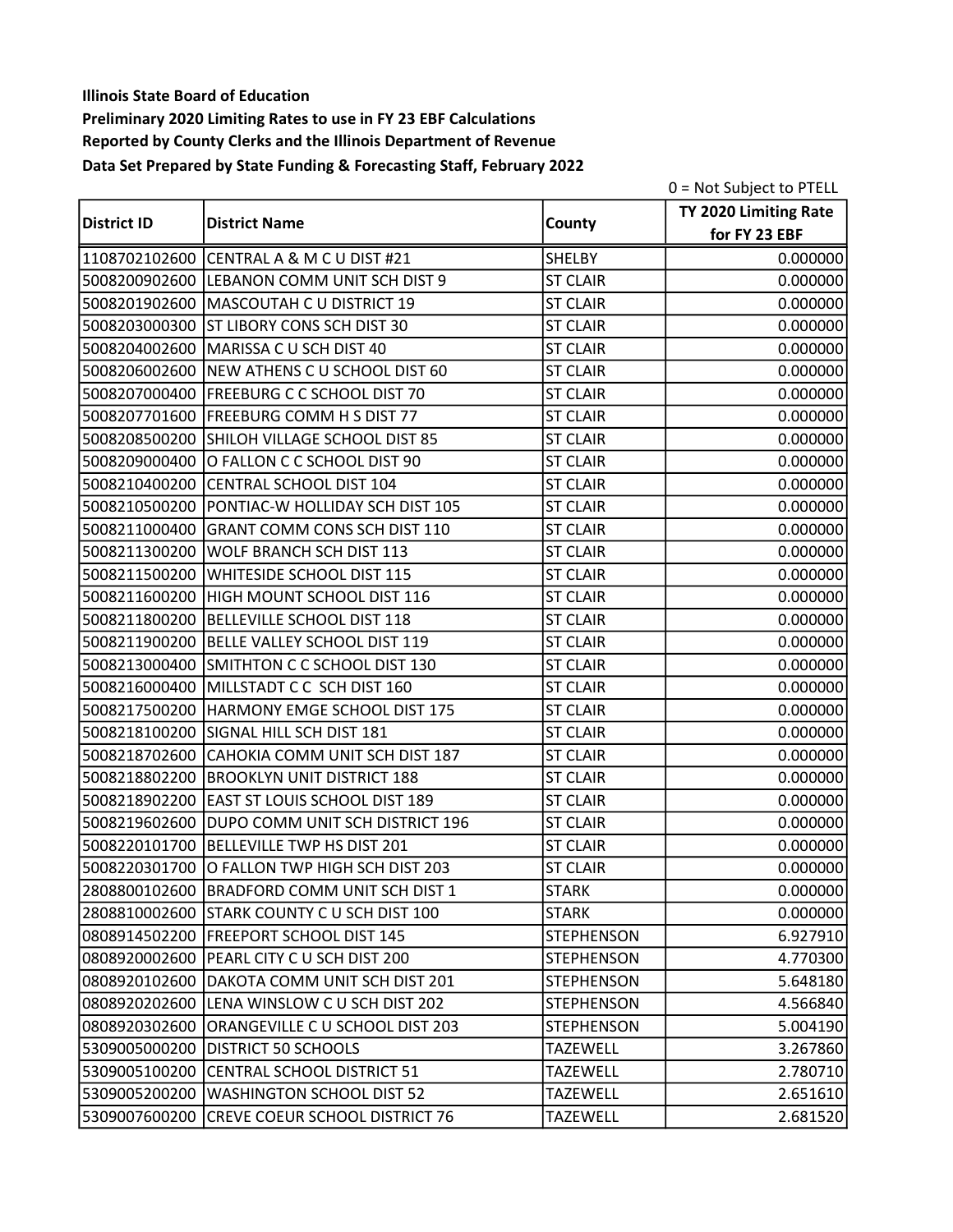|                    |                                                 |                   | 0 = Not Subject to PTELL |
|--------------------|-------------------------------------------------|-------------------|--------------------------|
| <b>District ID</b> | <b>District Name</b>                            |                   | TY 2020 Limiting Rate    |
|                    |                                                 | County            | for FY 23 EBF            |
|                    | 5309008500200 ROBEIN SCHOOL DISTRICT 85         | <b>TAZEWELL</b>   | 4.660470                 |
|                    | 5309008600200 EAST PEORIA SCHOOL DISTRICT 86    | <b>TAZEWELL</b>   | 3.435020                 |
|                    | 5309009800200 RANKIN COMMUNITY SCHOOL DIST 98   | <b>TAZEWELL</b>   | 3.642090                 |
|                    | 5309010200200  N PEKIN & MARQUETTE HGHT S D 102 | <b>TAZEWELL</b>   | 2.858940                 |
|                    | 5309010800200 PEKIN PUBLIC SCHOOL DIST 108      | <b>TAZEWELL</b>   | 3.488790                 |
|                    | 5309013700200 SOUTH PEKIN SCHOOL DIST 137       | <b>TAZEWELL</b>   | 2.601580                 |
|                    | 5309030301600 PEKIN COMM H S DIST 303           | <b>TAZEWELL</b>   | 2.135450                 |
|                    | 5309030801600 WASHINGTON COMM H S DIST 308      | <b>TAZEWELL</b>   | 2.666280                 |
|                    | 5309030901600 EAST PEORIA COMM H S DIST 309     | <b>TAZEWELL</b>   | 2.194250                 |
|                    | 5309060600400 SPRING LAKE C C SCH DIST 606      | <b>TAZEWELL</b>   | 3.800840                 |
|                    | 5309070102600 DEER CREEK-MACKINAW CUSD 701      | <b>TAZEWELL</b>   | 0.000000                 |
|                    | 5309070202600 TREMONT COMM UNIT DIST 702        | <b>TAZEWELL</b>   | 4.335030                 |
|                    | 5309070302600 DELAVAN COMM UNIT DIST 703        | <b>TAZEWELL</b>   | 5.118710                 |
|                    | 5309070902600 MORTON C U SCHOOL DISTRICT 709    | <b>TAZEWELL</b>   | 5.203180                 |
|                    | 3009101600400 LICK CREEK C C SCH DISTRICT 16    | <b>UNION</b>      | 1.754950                 |
|                    | 3009101702200 COBDEN SCH UNIT DIST 17           | <b>UNION</b>      | 2.885740                 |
|                    | 3009103700400 ANNA C C SCH DIST 37              | <b>UNION</b>      | 2.012010                 |
|                    | 3009104300400 JONESBORO C C SCHOOL DIST 43      | <b>UNION</b>      | 0.000000                 |
|                    | 3009106602200 DONGOLA SCH UNIT DIST 66          | <b>UNION</b>      | 4.223030                 |
|                    | 3009108101600 ANNA JONESBORO COMM H S DIST 81   | <b>UNION</b>      | 0.000000                 |
|                    | 3009108402600 SHAWNEE C U SCH DIST 84           | <b>UNION</b>      | 0.000000                 |
|                    | 5409200102600 BISMARCK HENNING C U SCHOOL DIST  | <b>VERMILION</b>  | 0.000000                 |
|                    | 5409200202600   WESTVILLE C U SCHOOL DIST 2     | <b>VERMILION</b>  | 0.000000                 |
| 5409200402600      | GEORGETOWN-RIDGE FARM C U D 4                   | <b>VERMILION</b>  | 0.000000                 |
|                    | 5409200702600 ROSSVILLE-ALVIN CU SCH DIST 7     | <b>VERMILION</b>  | 0.000000                 |
|                    | 5409201002600 POTOMAC C U SCH DIST 10           | <b>VERMILION</b>  | 0.000000                 |
|                    | 5409201102600 HOOPESTON AREA C U SCH DIST 11    | <b>VERMILION</b>  | 0.000000                 |
|                    | 5409206100300 ARMSTRONG-ELLIS CONS SCH DIST 61  | <b>VERMILION</b>  | 0.000000                 |
|                    | 5409207602600 OAKWOOD COMM UNIT DIST #76        | <b>VERMILION</b>  | 0.000000                 |
|                    | 5409211802400 DANVILLE C C SCHOOL DIST 118      | <b>VERMILION</b>  | 0.000000                 |
|                    | 5409222501700 ARMSTRONG TWP HS DIST 225         | <b>VERMILION</b>  | 0.000000                 |
|                    | 5409251202600 SALT FORK CUD 512                 | <b>VERMILION</b>  | 0.000000                 |
|                    | 2009301702400 ALLENDALE C C SCHOOL DIST 17      | WABASH            | 0.000000                 |
|                    | 2009334802600 WABASH C U SCH DIST 348           | <b>WABASH</b>     | 0.000000                 |
|                    | 3309423802600 MONMOUTH-ROSEVILLE                | <b>WARREN</b>     | 0.000000                 |
|                    | 3309430402600 UNITED CUSD 304                   | <b>WARREN</b>     | 0.000000                 |
|                    | 1309500100400 OAKDALE C C SCHOOL DISTRICT 1     | <b>WASHINGTON</b> | 0.000000                 |
| 1309501002600      | WEST WASHINGTON CO C U DIST 10                  | <b>WASHINGTON</b> | 3.573150                 |
|                    | 1309501100400  IRVINGTON C C SCH DISTRICT 11    | <b>WASHINGTON</b> | 3.321080                 |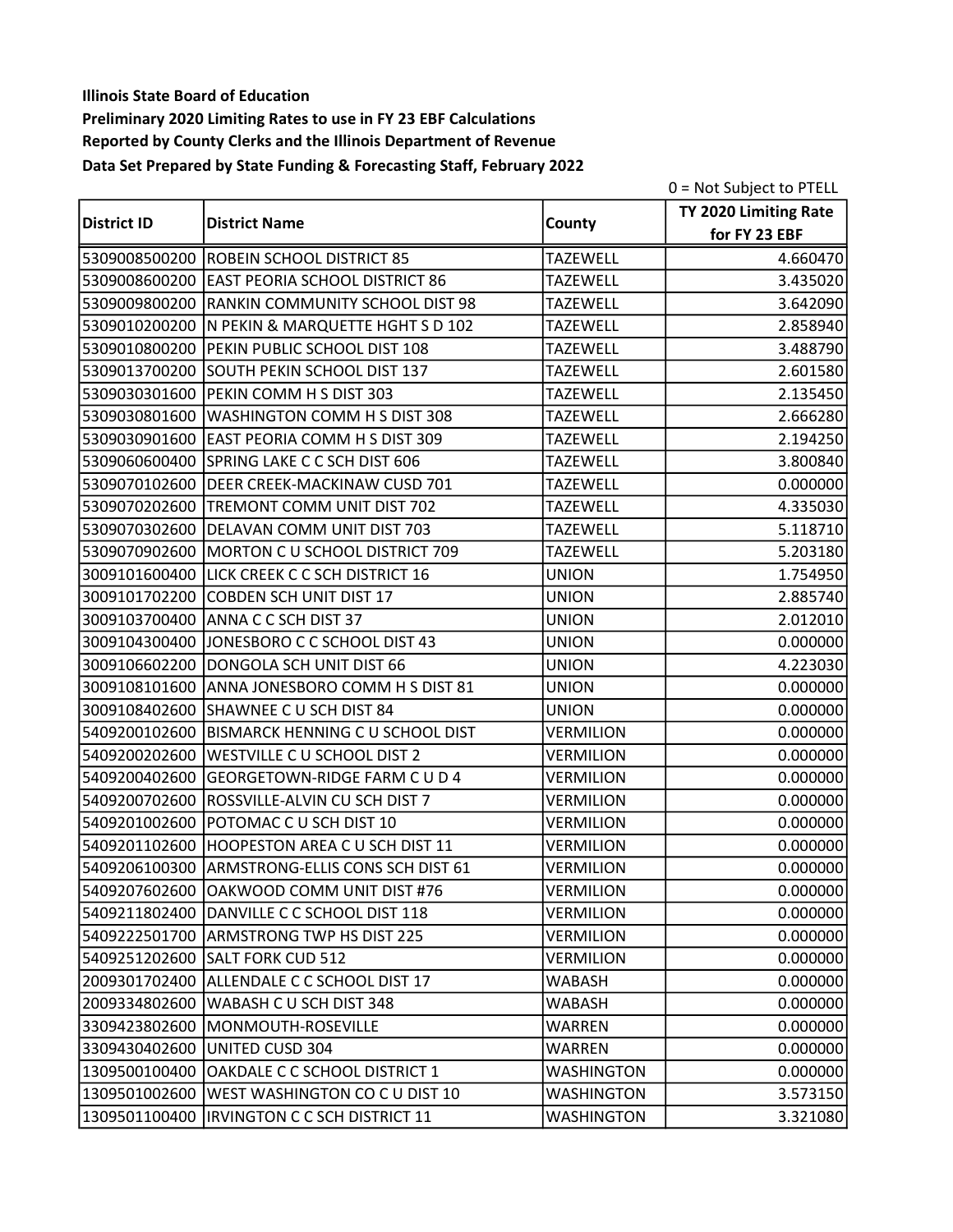|                    |                                                  |                   | 0 = Not Subject to PTELL |
|--------------------|--------------------------------------------------|-------------------|--------------------------|
|                    |                                                  | County            | TY 2020 Limiting Rate    |
| <b>District ID</b> | <b>District Name</b>                             |                   | for FY 23 EBF            |
|                    | 1309501500400 ASHLEY C C SCH DISTRICT 15         | <b>WASHINGTON</b> | 0.000000                 |
|                    | 1309504900400 NASHVILLE C C SCH DISTRICT 49      | <b>WASHINGTON</b> | 2.854480                 |
|                    | 1309509901600 NASHVILLE COMM H S DISTRICT 99     | <b>WASHINGTON</b> | 0.000000                 |
|                    | 2009600600400 NEW HOPE C C SCHOOL DIST 6         | <b>WAYNE</b>      | 0.000000                 |
| 2009601400400      | <b>GEFF C C SCHOOL DISTRICT 14</b>               | <b>WAYNE</b>      | 0.000000                 |
|                    | 2009601700400 JASPER COMM CONS SCHOOL DIST 17    | <b>WAYNE</b>      | 0.000000                 |
|                    | 2009610002600 WAYNE CITY C U SCHOOL DIST 100     | <b>WAYNE</b>      | 0.000000                 |
|                    | 2009611200400 FAIRFIELD PUBLIC SCHOOL DIST 112   | <b>WAYNE</b>      | 0.000000                 |
|                    | 2009620002600 NORTH WAYNE C U SCHOOL DIST 200    | <b>WAYNE</b>      | 0.000000                 |
|                    | 2009622501600 FAIRFIELD COMM H S DIST 225        | <b>WAYNE</b>      | 0.000000                 |
|                    | 2009700102600 GRAYVILLE C U SCHOOL DIST 1        | <b>WHITE</b>      | 0.000000                 |
|                    | 2009700302600   NORRIS CITY-OMAHA-ENFIELD CUSD 3 | <b>WHITE</b>      | 0.000000                 |
|                    | 2009700502600 CARMI-WHITE COUNTY C U S DIST 5    | <b>WHITE</b>      | 0.000000                 |
|                    | 4709800102600 ERIE COMM UNIT SCH DIST 1          | <b>WHITESIDE</b>  | 0.000000                 |
|                    | 4709800202600 RIVER BEND COMM UNIT DIST 2        | <b>WHITESIDE</b>  | 0.000000                 |
|                    | 4709800302600 PROPHETSTOWN-LYNDON-TAMPICO CUSD3  | <b>WHITESIDE</b>  | 0.000000                 |
|                    | 4709800502600 STERLING C U DIST 5                | <b>WHITESIDE</b>  | 0.000000                 |
|                    | 4709800602600 MORRISON COMM UNIT SCH DIST 6      | <b>WHITESIDE</b>  | 0.000000                 |
|                    | 4709801300200 ROCK FALLS ELEMENTARY SCH DIST 13  | <b>WHITESIDE</b>  | 0.000000                 |
|                    | 4709802000200 EAST COLOMA - NELSON CESD 20       | <b>WHITESIDE</b>  | 0.000000                 |
|                    | 4709814500400 MONTMORENCY C C SCH DIST 145       | <b>WHITESIDE</b>  | 0.000000                 |
|                    | 4709830101700 ROCK FALLS TWP H S DIST 301        | <b>WHITESIDE</b>  | 0.000000                 |
| 5609901700200      | CHANNAHON SCHOOL DISTRICT 17                     | <b>WILL</b>       | 2.899200                 |
| 56099030C0400      | TROY COMM CONS SCH DIST 30C                      | <b>WILL</b>       | 3.342200                 |
|                    | 56099033C0400 HOMER COMM CONS SCH DIST 33C       | <b>WILL</b>       | 3.960100                 |
|                    | 56099070C0400 LARAWAY C C SCHOOL DIST 70C        | <b>WILL</b>       | 2.739700                 |
|                    | 5609908100200 UNION SCHOOL DIST 81               | <b>WILL</b>       | 3.047300                 |
|                    | 5609908400200 ROCKDALE SCHOOL DISTRICT 84        | <b>WILL</b>       | 2.256900                 |
|                    | 5609908600500 JJOLIET SCHOOL DIST 86             | <b>WILL</b>       | 2.987100                 |
|                    | 5609908800200 CHANEY-MONGE SCH DISTRICT 88       | <b>WILL</b>       | 2.800700                 |
|                    | 56099088A0200 RICHLAND SCHOOL DIST 88A           | WILL              | 2.578500                 |
|                    | 5609908900200 FAIRMONT SCHOOL DISTRICT 89        | <b>WILL</b>       | 4.521400                 |
|                    | 5609909000200 TAFT SCHOOL DISTRICT 90            | WILL              | 2.622500                 |
|                    | 5609909100200 LOCKPORT SCHOOL DIST 91            | WILL              | 3.244000                 |
| 5609909200200      | WILL COUNTY SCHOOL DISTRICT 92                   | WILL              | 2.971500                 |
|                    | 5609911400200 MANHATTAN SCHOOL DIST 114          | <b>WILL</b>       | 3.847600                 |
|                    | 5609912200200 NEW LENOX SCHOOL DIST 122          | <b>WILL</b>       | 3.217800                 |
|                    | 56099157C0400   FRANKFORT C C SCH DIST 157C      | <b>WILL</b>       | 3.558200                 |
|                    | 5609915900200 MOKENA SCHOOL DIST 159             | <b>WILL</b>       | 2.801700                 |